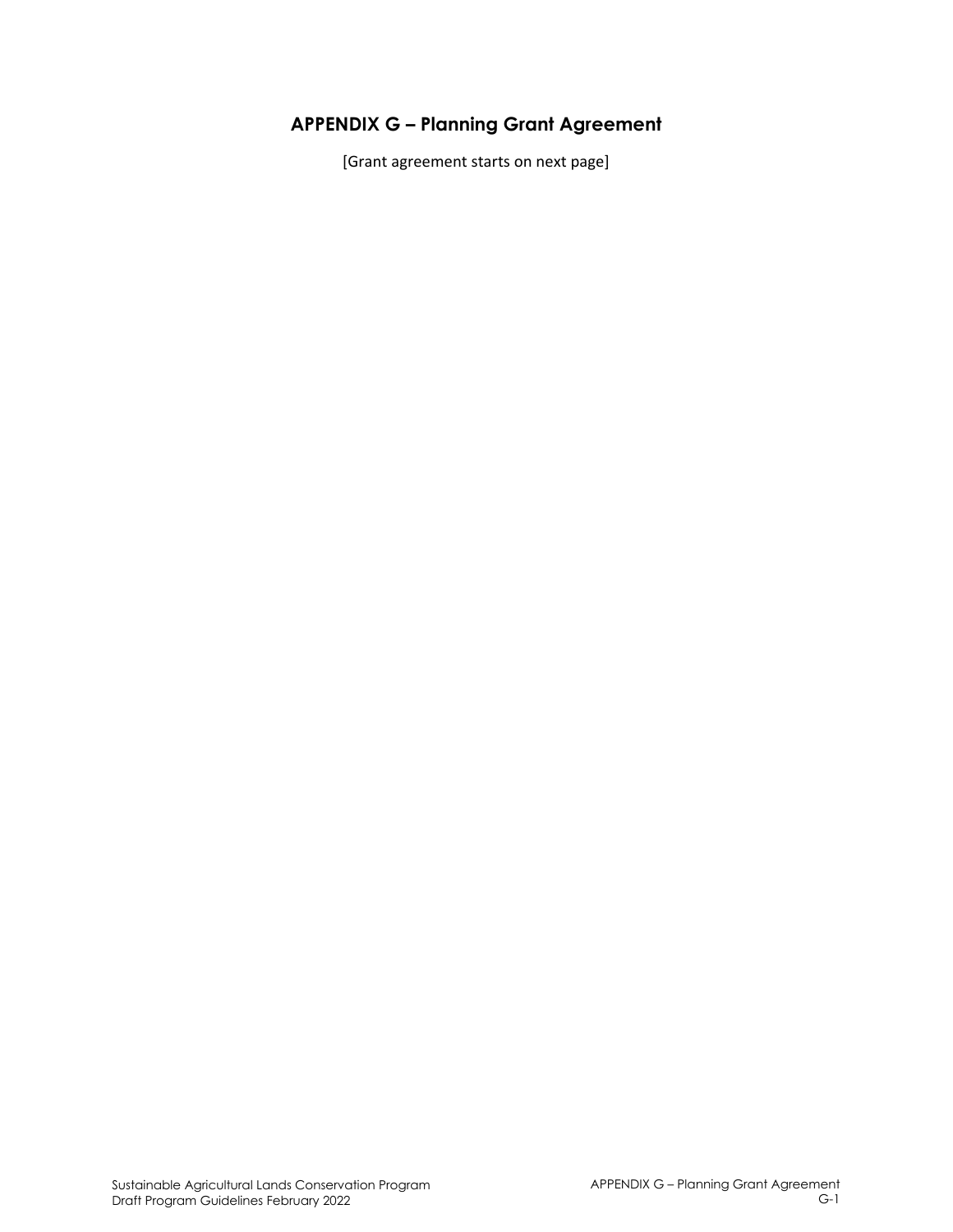| State of California - Department of Conservation<br><b>GRANT AGREEMENT DOC6</b> |                                                                                                                                                                       |                    | <b>GRANT AGREEMENT NUMBER:</b> |
|---------------------------------------------------------------------------------|-----------------------------------------------------------------------------------------------------------------------------------------------------------------------|--------------------|--------------------------------|
| (revised 12/18)                                                                 |                                                                                                                                                                       | FI\$Cal NUMBER:    |                                |
| ("Department") and                                                              | 1. This Grant Agreement is entered into by and between the Department of Conservation<br>("Grantee").                                                                 |                    |                                |
| 2. The Grant Agreement<br>Term is:                                              | From<br>(Or upon execution of this Grant<br>Agreement by both parties,<br>whichever is later)                                                                         | through            |                                |
| 3.<br>The maximum<br>amount of this Grant<br>Agreement is:                      | \$                                                                                                                                                                    |                    |                                |
|                                                                                 | 4. Signing this Grant Agreement means that Grantee agrees to comply with the terms and<br>conditions of the following exhibits which are part of the Grant Agreement: |                    |                                |
| Exhibit A, Scope of Work                                                        |                                                                                                                                                                       |                    | Page(s)                        |
| Attachment 1: Project Map                                                       |                                                                                                                                                                       |                    | Page(s)                        |
| Attachment 2: Authorized Signatory Form                                         |                                                                                                                                                                       |                    | Page(s)                        |
| Attachment 3: Work Plan                                                         |                                                                                                                                                                       |                    | Page(s)                        |
| Attachment 4: Final Report                                                      |                                                                                                                                                                       |                    | Page(s)                        |
| Exhibit B, Budget Detail and Payment Provisions                                 |                                                                                                                                                                       |                    | Page(s)                        |
| Attachment 5: Budget Detail Worksheet                                           |                                                                                                                                                                       |                    | Page(s)                        |
| Attachment 6: Associated Costs Invoice                                          |                                                                                                                                                                       |                    | Page(s)                        |
|                                                                                 |                                                                                                                                                                       |                    |                                |
| Attachment 7: Invoice Dispute Notification Template                             |                                                                                                                                                                       |                    | Page(s)                        |
| Exhibit C, General Terms and Conditions                                         |                                                                                                                                                                       | Page(s)            |                                |
| Exhibit D, Special Terms and Conditions                                         |                                                                                                                                                                       |                    | Page(s)                        |
| Exhibit E, Award Letter                                                         |                                                                                                                                                                       | Page(s)            |                                |
| Exhibit F, Guidelines                                                           |                                                                                                                                                                       |                    | Page(s)                        |
|                                                                                 | IN WITNESS WHEREOF, this Grant Agreement has been executed by the Parties hereto.                                                                                     |                    |                                |
| <b>GRANTEE</b>                                                                  |                                                                                                                                                                       |                    |                                |
| <b>GRANTEE'S NAME</b>                                                           |                                                                                                                                                                       |                    |                                |
| BY (Authorized Signature)                                                       |                                                                                                                                                                       | <b>DATE SIGNED</b> |                                |
| Ø                                                                               |                                                                                                                                                                       |                    |                                |
| PRINTED NAME AND TITLE OF PERSON SIGNING                                        |                                                                                                                                                                       |                    |                                |
| <b>ADDRESS</b>                                                                  |                                                                                                                                                                       |                    |                                |
|                                                                                 | <b>STATE OF CALIFORNIA</b>                                                                                                                                            |                    |                                |
| Agency Name: Department of Conservation                                         |                                                                                                                                                                       |                    |                                |
| BY (Authorized Signature)                                                       |                                                                                                                                                                       |                    | <b>DATE SIGNED</b>             |
| ≤                                                                               |                                                                                                                                                                       |                    |                                |
| PRINTED NAME AND TITLE OF PERSON SIGNING                                        |                                                                                                                                                                       |                    |                                |
|                                                                                 |                                                                                                                                                                       |                    |                                |
| <b>ADDRESS</b>                                                                  |                                                                                                                                                                       |                    |                                |
| 715 P Street, Sacramento, CA 95814                                              |                                                                                                                                                                       |                    |                                |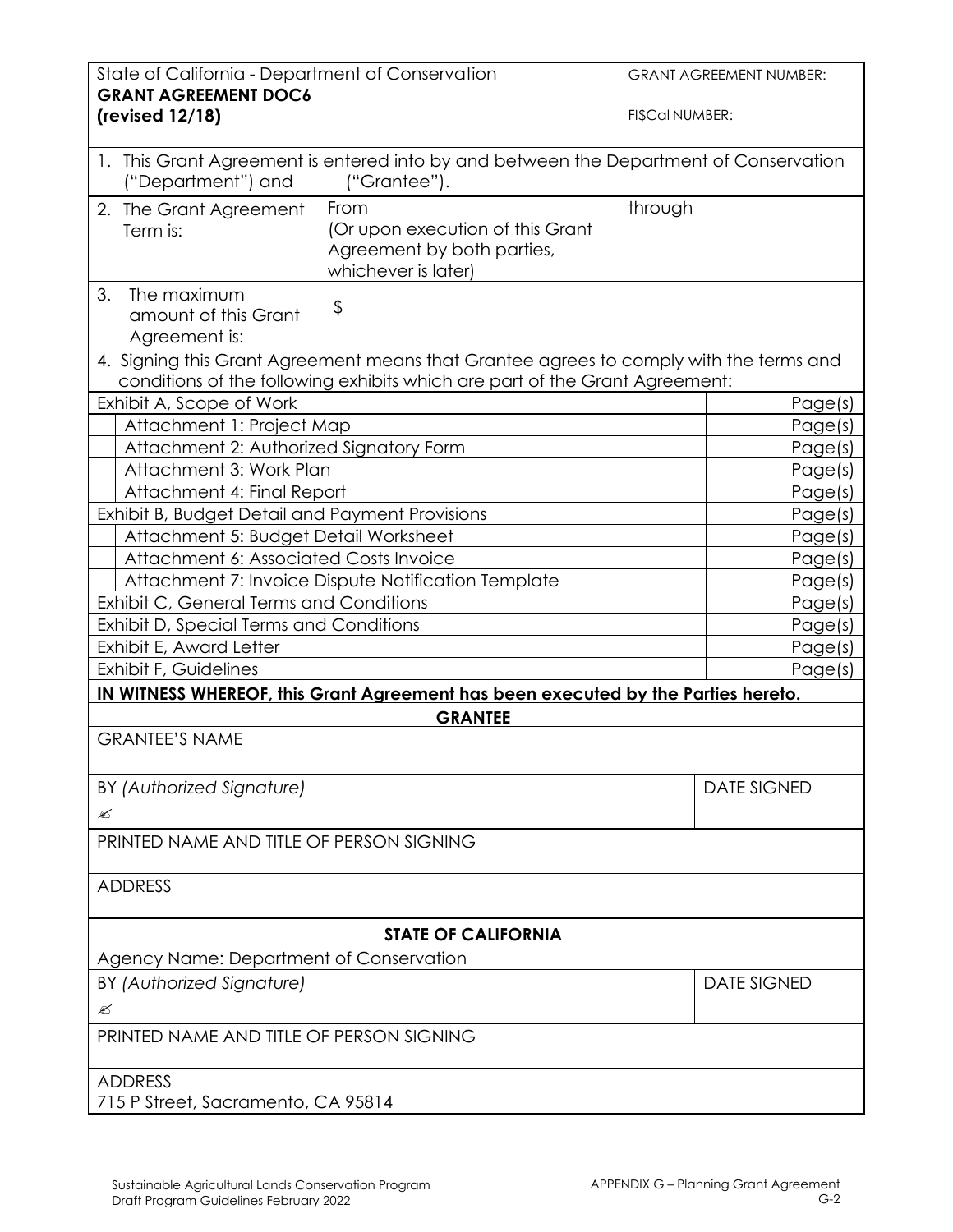### **Exhibit A, Scope of Work**

### **1. Program Background**

The Sustainable Agricultural Lands Conservation Program (SALC), a component of the Strategic Growth Council's (Council) Affordable Housing and Sustainable Communities Program, supports the California's greenhouse gas (GHG) emission reduction goals by making strategic investments to protect agricultural lands from conversion to more GHG intensive uses. Protecting critical agricultural lands from conversion to urban or rural residential development promotes smart growth within existing jurisdictions, ensures open space remains available, and supports a healthy agricultural economy and resulting food security. A healthy and resilient agricultural sector is becoming increasingly important in meeting the challenges occurring and anticipated as a result of climate change. Auction revenues from the Cap-and-Trade Program are deposited into the Greenhouse Gas Reduction Fund (GGRF), which the Legislature and Governor appropriate to a variety of programs such as the SALC and which operate under the umbrella of California Climate Investments. All projects funded by GGRF monies must reduce or avoid greenhouse gas emissions.

Agricultural Land Conservation Planning grants provide funds to cities and counties in collaboration with local stakeholders to develop and implement plans for the protection of agricultural land at risk of conversion to nonagricultural uses. This component of the program incentivizes local governments to work closely with local stakeholders to develop local and regional land use policies and implementation activities that integrate agricultural land conservation in a way that reduces greenhouse gas emissions, supports job creation, and benefits priority populations.

The Council identified the California Department of Conservation (Department) in conjunction with the Natural Resources Agency (Agency) to administer SALC. The Strategic Growth Council approved the roles of the Department and the Agency at its July 10, 2014 meeting. In addition, SALC has been developed in consultation with the California Department of Food and Agriculture.

## **2. The Project is Defined by the Application and Award Letter**

The Council released the final [name of guidelines] on [Date] (Exhibit F) (Guidelines). In accordance with the Guidelines, Grantee applied and was awarded a grant to fund the project described in the application. [Insert description of project]. The project is subject to any conditions contained within the Award Letter (Exhibit E). This will be referred to as the "Project" throughout this Agreement.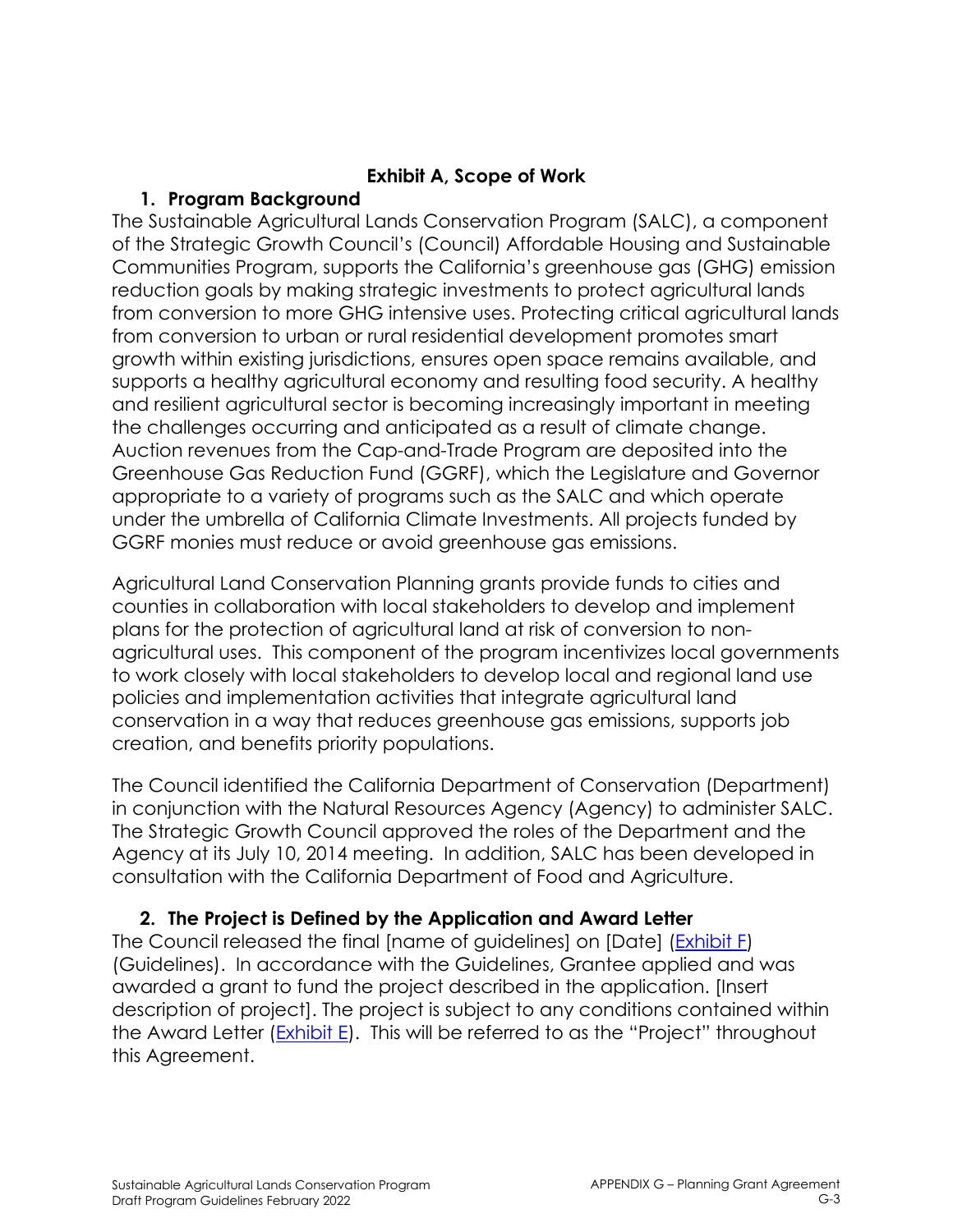### **3. Authorized Signers**

The Department Director or designee is authorized to sign this Grant Agreement and grant-related documents on behalf of the Department.

Grantee's Authorized Signatory or designee is authorized to sign this Grant Agreement and grant-related documents as shown in the Authorized Signatory Form (Attachment 1).

Grantee must keep Authorized Signatory Forms up to date. Within seven (7) working days of any change to the authorized signatory or to the delegated authorized signatory, Grantee shall notify the Department in writing of the change. The written notice shall be sent as an electronic mail (email) attachment to be filed with the Grant Agreement.

### **4. Project Representatives**

The project representatives are the contact people for the Department and Grantee. The project representatives during the term of this Grant Agreement are:

Department

| Name:         |  |
|---------------|--|
| Title:        |  |
| Phone Number: |  |
| Email:        |  |

\* Unless otherwise stated within this Grant Agreement, all correspondence and documents to the Department of Conservation will be sent to the Grant Manager as described in Document Submission (Exhibit A, Section 6).

#### **Grantee**

| Name:         |
|---------------|
| Title:        |
| Phone Number: |
| Email:        |

| Name:         |  |
|---------------|--|
| Title:        |  |
| Phone Number: |  |
| Email:        |  |

Department and Grantee must keep the Project Representative(s) up to date. Any changes to the Project Representatives by either Grantee or Department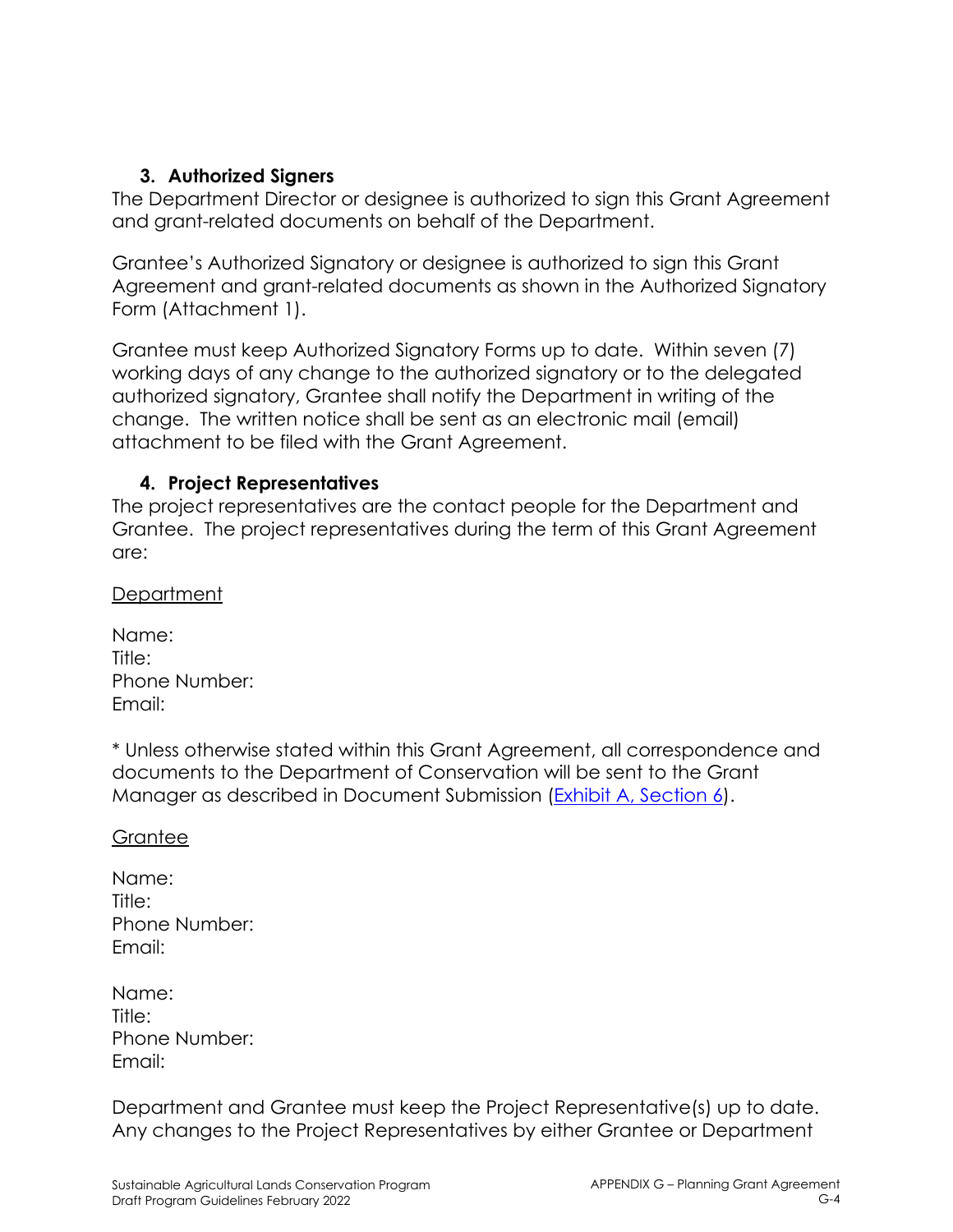shall be made by providing seven (7) working days advance written notice to the other party. The written notice shall be sent as an electronic mail (email) attachment to be filed with the Grant Agreement.

### **5. Grantee Responsibilities**

Grantee is responsible for:

- A. Using grant funds only as intended for the Project.
- B. Completing work on time and within budget. This includes meeting all milestones and deliverables, as described in the Work Plan (Attachment 2) and in accordance with the Budget Detail Worksheet (Attachment 4), unless otherwise agreed to by all parties through the amendment process described in Exhibit B, Section 7.
- C. Submitting invoices for reimbursement using the Invoice (Attachment 5) template, including any supporting documents.
- D. Submitting a final report with the last invoice, using the Final Report template (Attachment 3).
- E. Complying with all terms and conditions of this Grant Agreement, including all incorporated documents.
- F. Complying with statutes, rules, and regulations applicable to this Grant Agreement.
- G. Maintaining an accounting system that accurately reflects all fiscal transactions and provides accounting information, retaining all records and required documents as specified in Exhibit C, Section 4, and providing all required documents during an audit, as specified in **Exhibit C**, Section 5.

## **6. Document Submission**

A. Electronic Mail

When this Grant Agreement requires Grantee to give invoices, reports, or other documents to the Department, Grantee must use email unless this Grant Agreement specifically requires that the document be sent by mail. All email must contain the Grant Agreement number and Grantee's name in the subject line.

## B. Correspondence

Correspondence and documents must be submitted via email to: [Insert Grant Manager Email]

## **7. Reporting Requirements**

When the Project is completed, Grantee must submit a Final Report with the last invoice. To complete and submit the Final Report: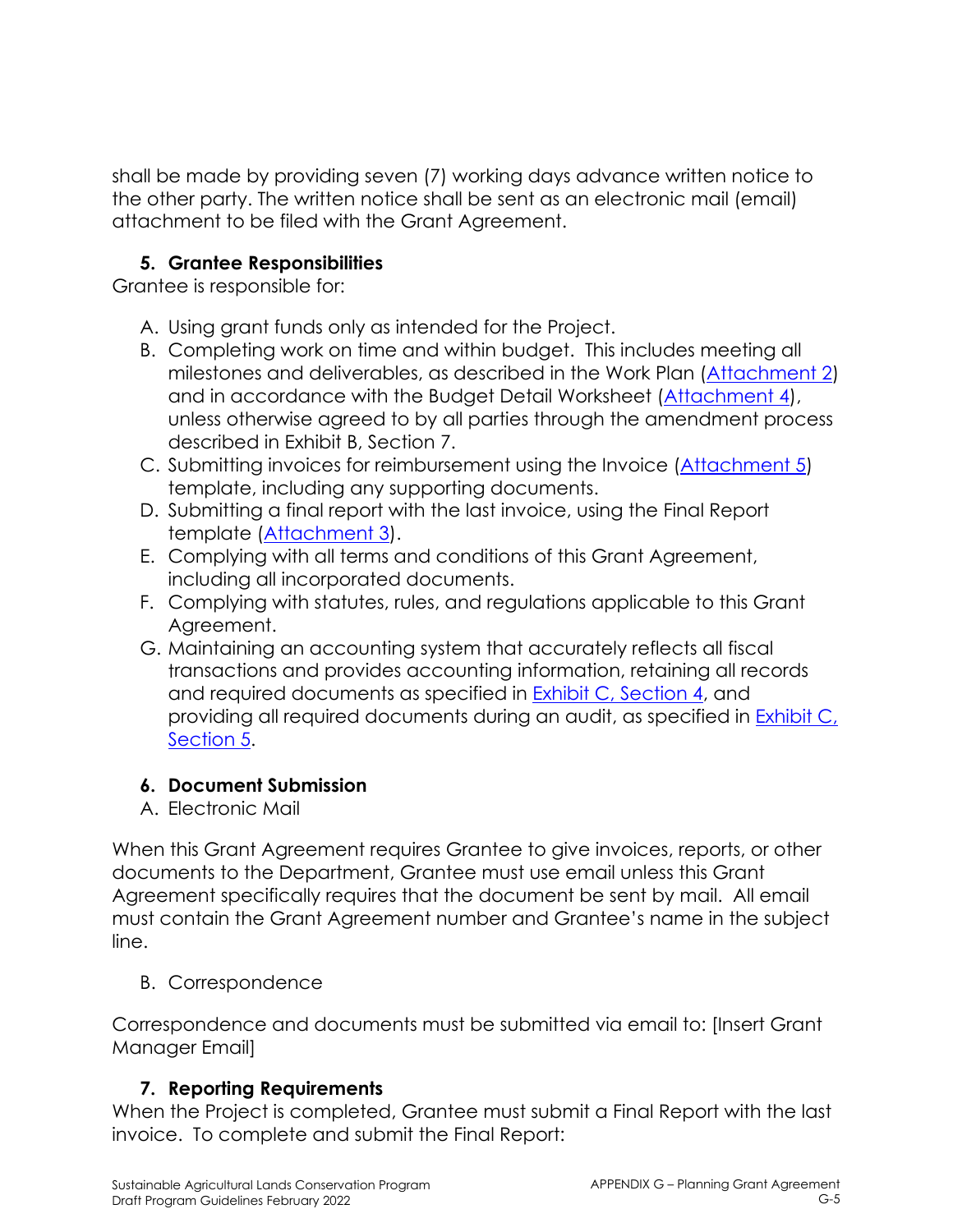- A. Submit the Final Report with the last invoice. If Grantee does not submit the Final Report with the last invoice, then the last invoice will be considered incomplete and returned following process specified in Exhibit D, Section 5.
- B. Use the Final Report Template, which is attached as Attachment 3.
- C. Make sure the Final Report is signed by the person authorized to sign on the most current Authorized Signatory Form (Attachment 1).
- D. Put enough detail in the Final Report to show that Grantee fulfilled the terms of the Grant Agreement and should be paid for completing the project.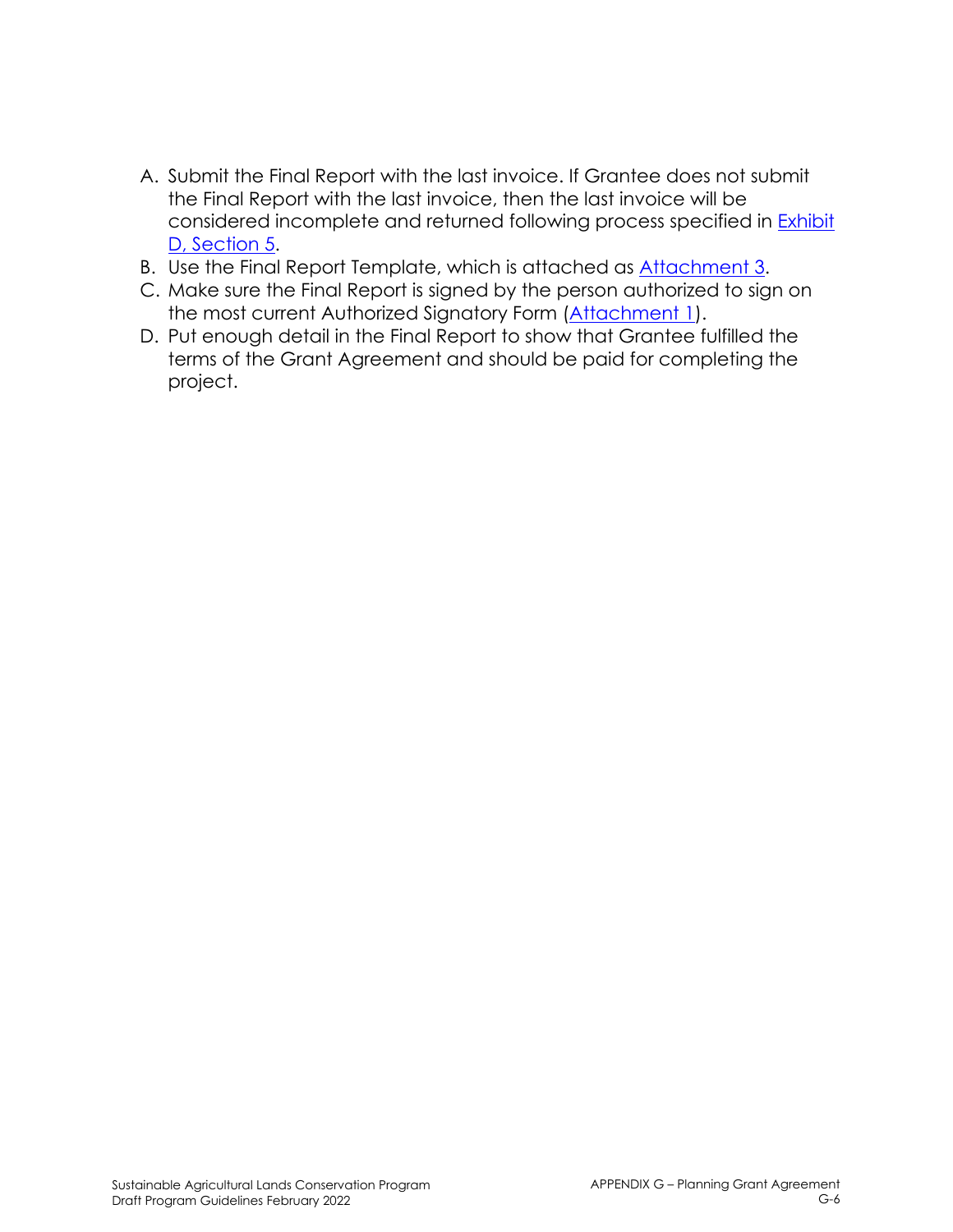#### **Attachment 1: Authorized Signatory Form**

I hereby verify that I am an authorized Grantee representative and signatory and, as such, can sign and/or delegate authorization to sign and bind Grantee as it relates to the above-referenced Grant Agreement and grant related documents.

| <b>Grantee Authorized Signatory:</b>     |                                                                                                                                                                  |
|------------------------------------------|------------------------------------------------------------------------------------------------------------------------------------------------------------------|
| Name:                                    | Title:                                                                                                                                                           |
| Signature:                               | Date:                                                                                                                                                            |
| <b>Delegated Authorized Signatories:</b> |                                                                                                                                                                  |
| Name:                                    | Title:                                                                                                                                                           |
| Signature:                               | Date:                                                                                                                                                            |
| $\Box$ Other                             | <b>Document(s) Authorized to sign:</b> $\Box$ All Grant Related Documents or $\Box$ Grant<br>Agreement □Grant Amendments □ Budget Amendments □ Reports □Invoices |
| Name:                                    | Title:                                                                                                                                                           |
| Signature:                               | Date:                                                                                                                                                            |

**Document(s) Authorized to sign:** □ All Grant Related Documents or □ Grant Agreement □Grant Amendments □ Budget Amendments □ Reports □ Invoices □ Other \_\_\_\_\_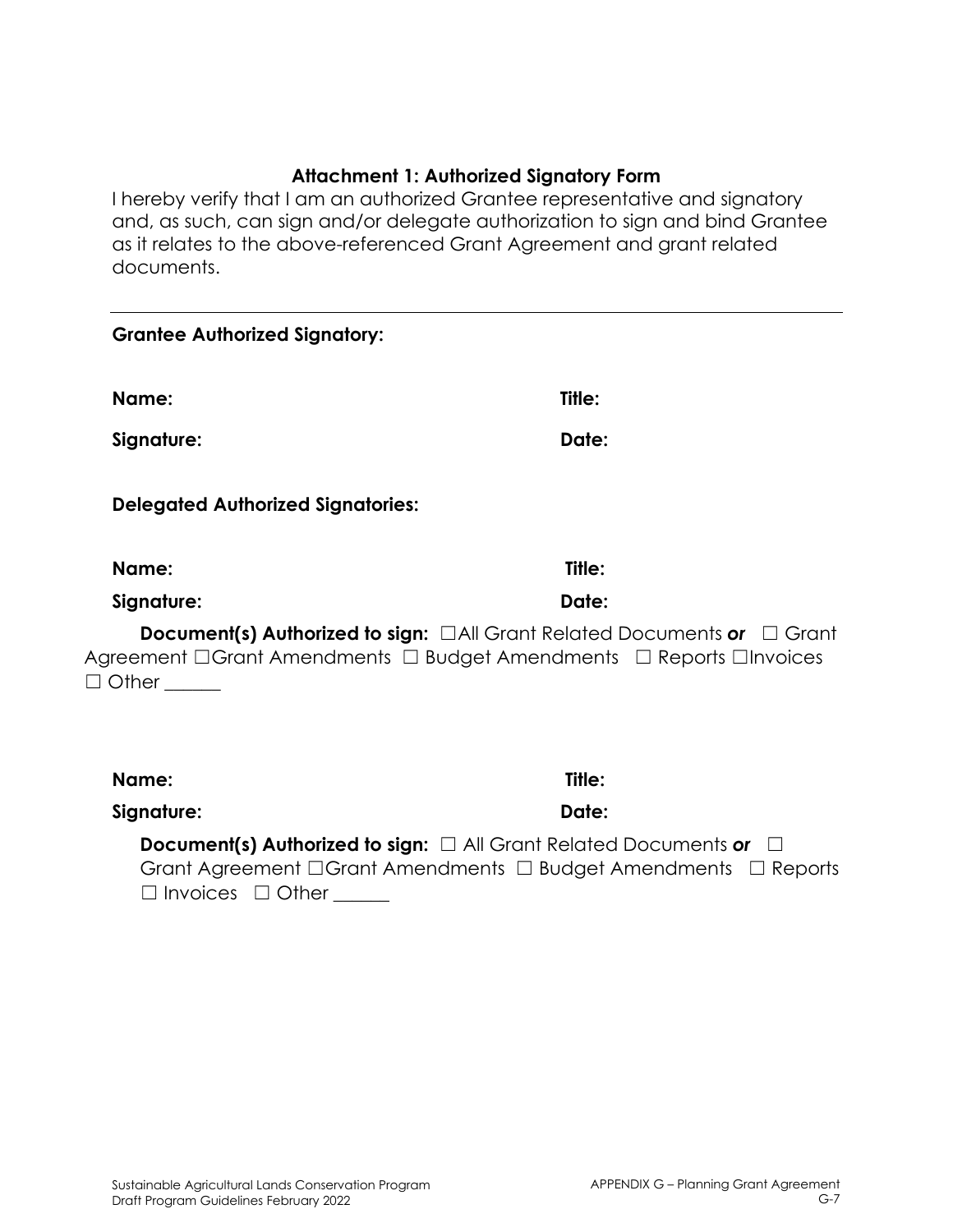#### **Attachment 2: Work Plan**

[Work plan submitted with the application, subject to any changes based on the award letter, will be inserted in the final grant agreement]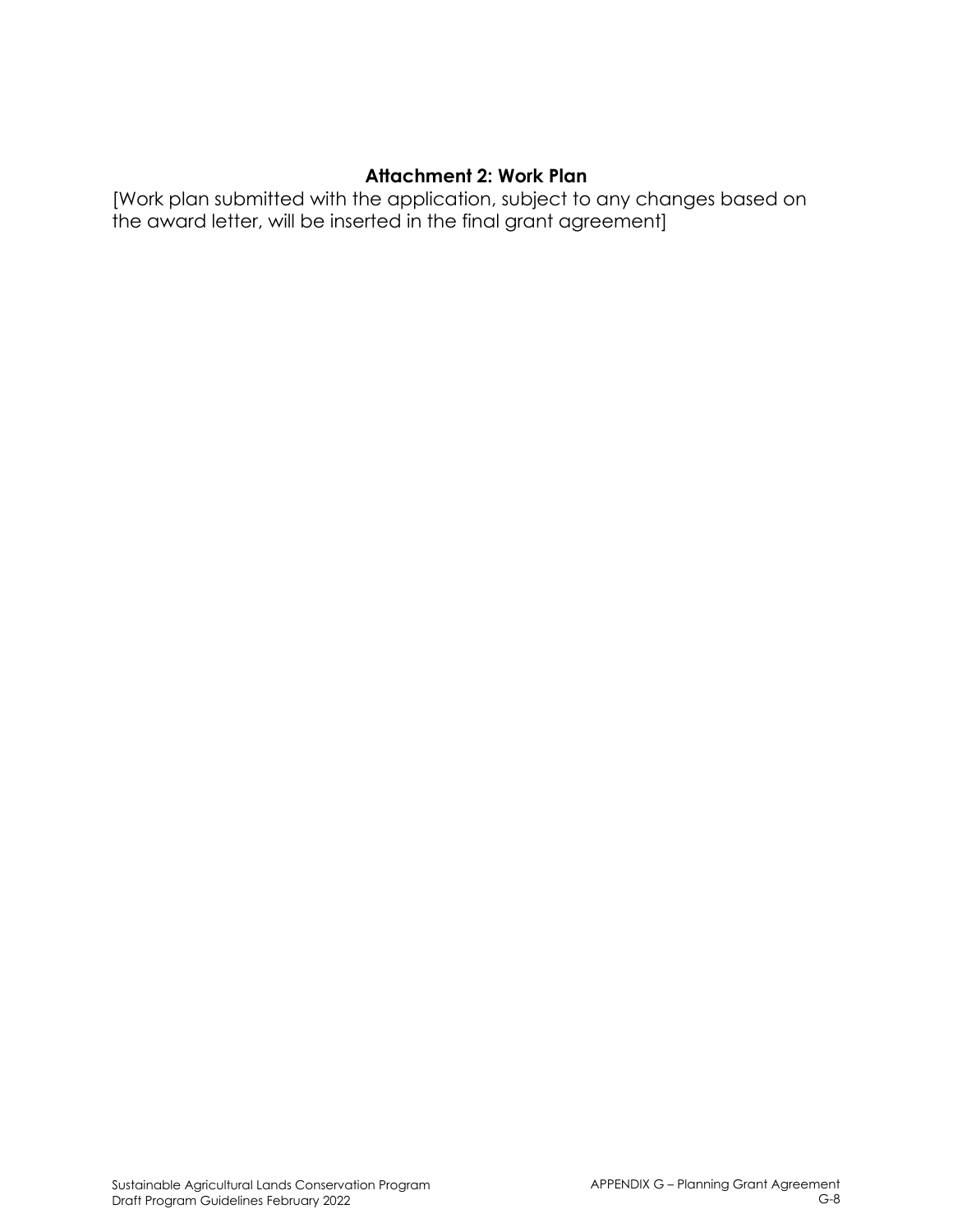### **Attachment 3: Final Report**

| <b>Final Report</b> | Date Submitted: |  |
|---------------------|-----------------|--|
| Grantee Name:       | Grant Number:   |  |
| Project Name:       |                 |  |

- 1. Based on your experiences with this grant program, please provide feedback about how the Department can improve future grant programs.
- 2. Briefly summarize the Project's results and outcomes, including how the goals and objectives were accomplished, findings or conclusions, and planned or potential future projects that may result from the Project. Include a list of other sources of funding that were secured, directly or indirectly, through this Project.
- 3. Describe and explain any differences between the planned results, as listed in the Work Plan (Attachment 2 to the Grant Agreement), and the actual results. Include a discussion of any problems, barriers, or issues that occurred during the Project, corrective actions taken, and the outcomes.
- 4. Explain any plans to continue funding for the Project, and/or to expand, modify, or replicate the Project.
- 5. Attach any relevant documents to this report. If the documents cannot be sent electronically, notify the Grant Manager.

I certify that this Final Report is accurate and that this project complies with the Agreement. I further certify that any expenditure discussed in this report is allowed under the Agreement and that all funds were expended for the purposes of this Project.

Agreement and that all funds were expended for the purposes of this Project.

| Name:      | Title: |
|------------|--------|
| Signature: | Date:  |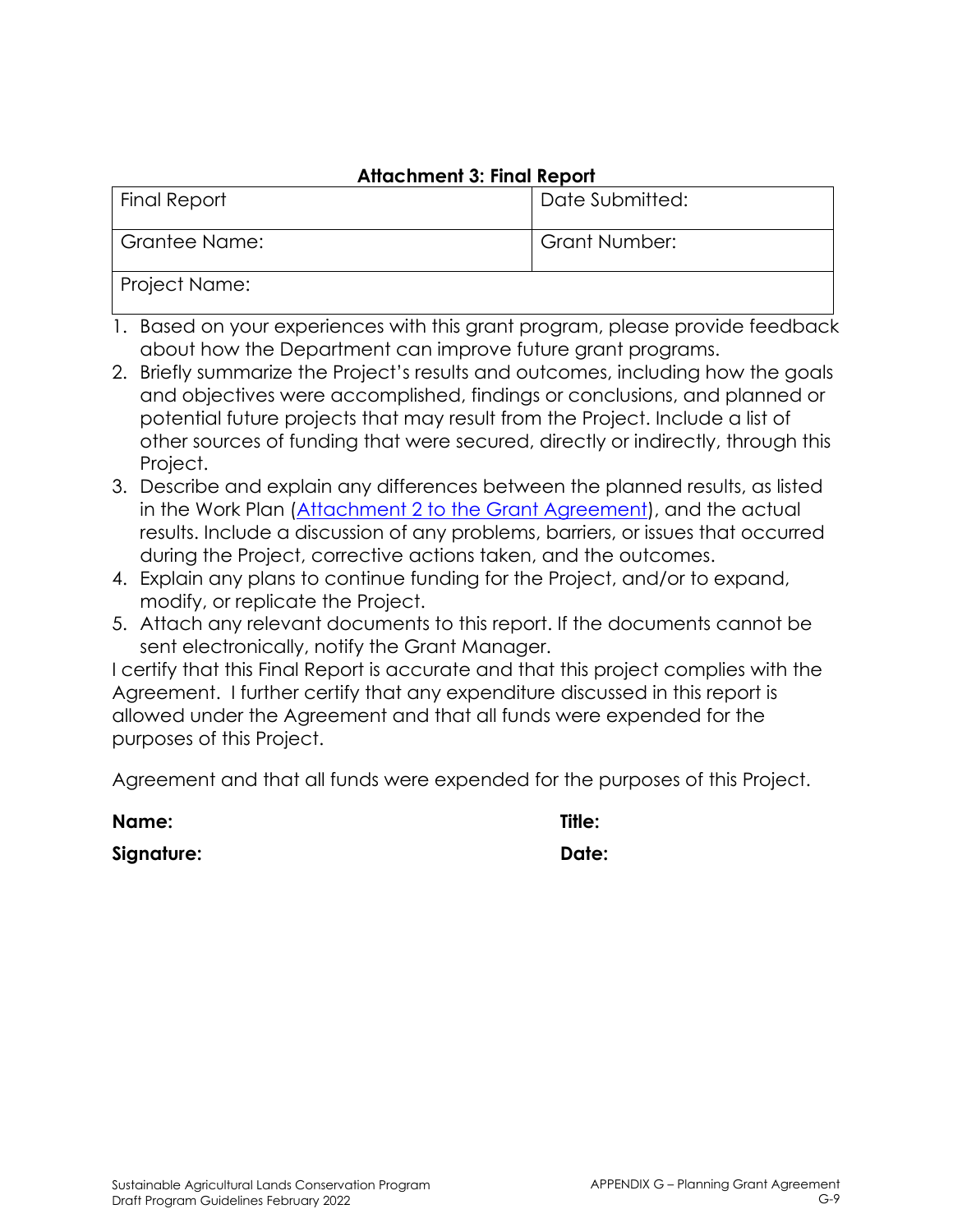## **Exhibit B, Budget Detail and Payment Provisions**

### **1. Payment**

- A. To receive payments of grant funds, Grantee must submit an invoice. Advance payments are not permitted under this Grant Agreement.
- B. Upon receipt and approval of an itemized invoice and required supporting documentation, the Department agrees to reimburse Grantee for actual expenditures for work completed, in accordance with the rates specified in the Budget Detail Worksheet (Attachment 4).
- C. The Department may withhold final payment until all terms of the Grant Agreement have been satisfied.
- D. Payment shall be made within forty-five (45) days upon receipt and approval of an invoice. Failure to comply with requirements may result in non-payment or delayed payment.
- E. For cost principles, see Exhibit B, Section 5.

## **2. How to Submit Invoices**

- A. Send the invoices to the Grant Manager by email. Include the Grant Agreement number and Grantee's name in the subject line.
- B. Send invoices regularly, to keep getting paid. Grantee shall submit invoices no more frequently than monthly, in arrears, to the Grant Manager.
- C. A request for payment shall consist of:
- D. The Invoice (Attachment 5) on official letterhead and signed by the Authorized Signatory, or authorized designee on file with the Department (Exhibit A, Section 3), certifying the expenditures are for actual expenses for the tasks performed under this Grant Agreement.
- E. Each cost category and task must correspond to a cost category and task identified in the Budget Detail Worksheet (Attachment 4).
- F. Supporting documentation for reimbursement of funds.
- G. Supporting documentation (e.g., timesheets, activity logs, cancelled checks) for matching funds does not need to be submitted to the Department but should be retained by Grantee in the event of an audit (Exhibit C, Section 5).
- H. At any time, the Department may request hard copies of invoices, reports, supporting documentation, and evidence of progress.

## **3. Invoice Dispute**

In the event of an invoice dispute, see **Exhibit D**, Section 5.

## **4. Budget Contingency Clause**

A. If the Budget Act of the current year and/or any subsequent years covered under this Grant Agreement does not appropriate sufficient funds for the program, this Grant Agreement shall have no further force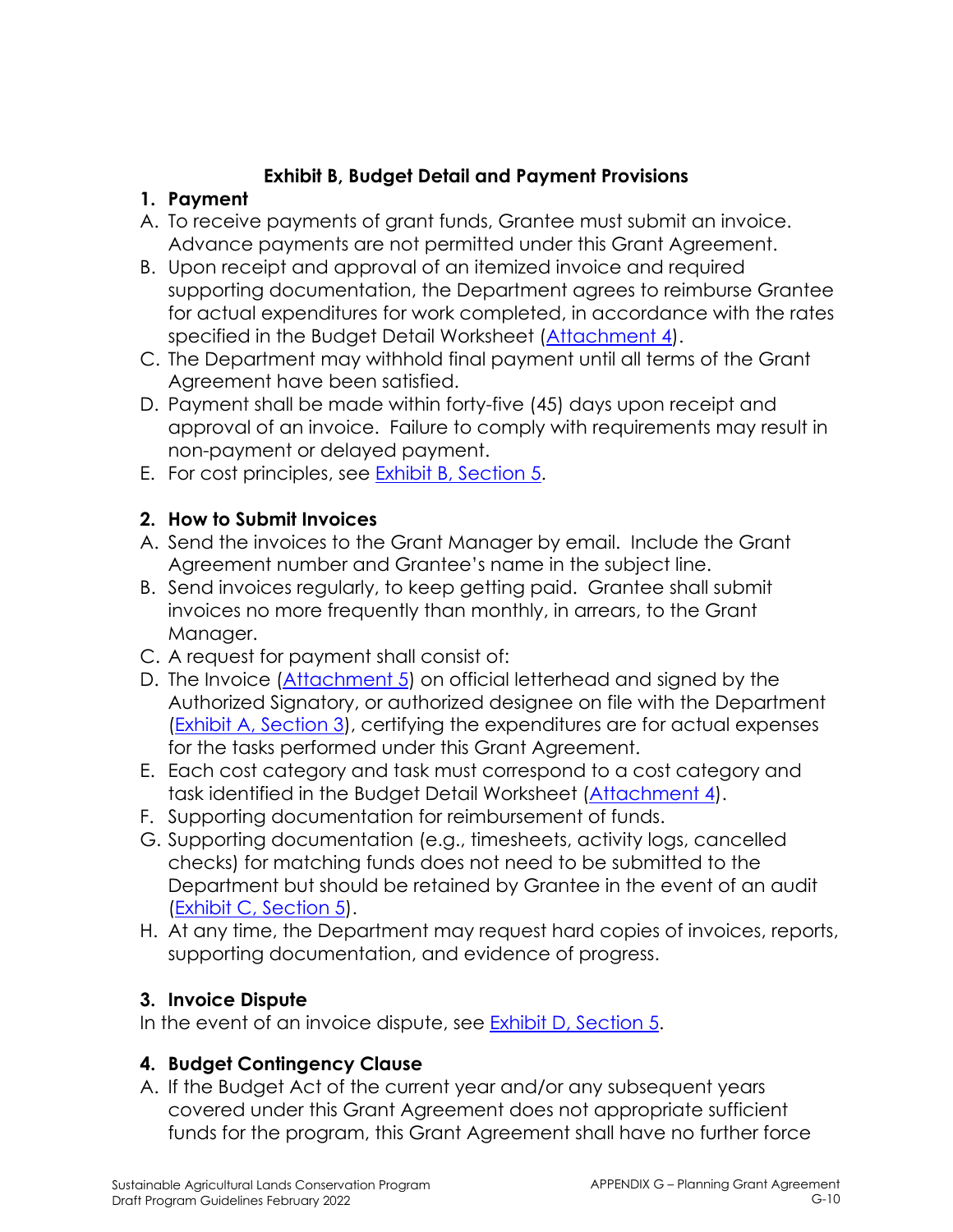nor effect. In this event, the Department shall have no liability to pay any funds whatsoever to Grantee or to furnish any other considerations under this Grant Agreement, and Grantee shall not be obligated to perform any provisions of this Grant Agreement.

B. If funding for any fiscal year is reduced or deleted by the Budget Act for purposes of this program, the Department shall have the option to either cancel this Grant Agreement with no liability occurring to the Department or offer an amendment to reflect the reduced amount.

## **5. Cost Principles**

- A. All costs to be reimbursed must be consistent with the Guidelines (Exhibit  $E$ ).
- B. All costs to be reimbursed must be reasonable, as defined in the Guidelines (Exhibit F).

### **6. Travel Reimbursement**

A. Travel may not be reimbursed in accordance with the Guidelines.

## **7. Budget Modifications**

- A. Grantee must keep the Budget Detail Worksheet up to date.
- B. Changes up to twenty percent (20%) between tasks shall be made by providing written notice with or before submission of an invoice. If submitted before the invoice, the written notice shall be sent as an electronic mail (email) attachment to be filed with the Grant Agreement.
- C. Changes of more than twenty percent (20%) between tasks shall follow the amendment process, specified in **Exhibit B**, Section 8.

### **8. Amendments**

- A. This section applies to any changes to this Grant Agreement, excluding the following:
	- i. Changes to the Authorized Signatory Form (Attachment 1). For changes to the Authorized Signatory Form see Exhibit A, Section 3.
	- ii. Changes to project representatives, see Exhibit A, Section 4.
	- iii. Changes to the Budget Detail Worksheet of up to twenty percent (20%) between tasks, see Exhibit B, Section 7.
- B. Except as otherwise specified, Grantee must request and obtain prior written approval before any change (amendment) to this Grant Agreement is valid.
- C. Request for amendments must:
	- i. Be prepared, in writing, on official letterhead and signed by the Authorized Signatory or designee on file with the Department.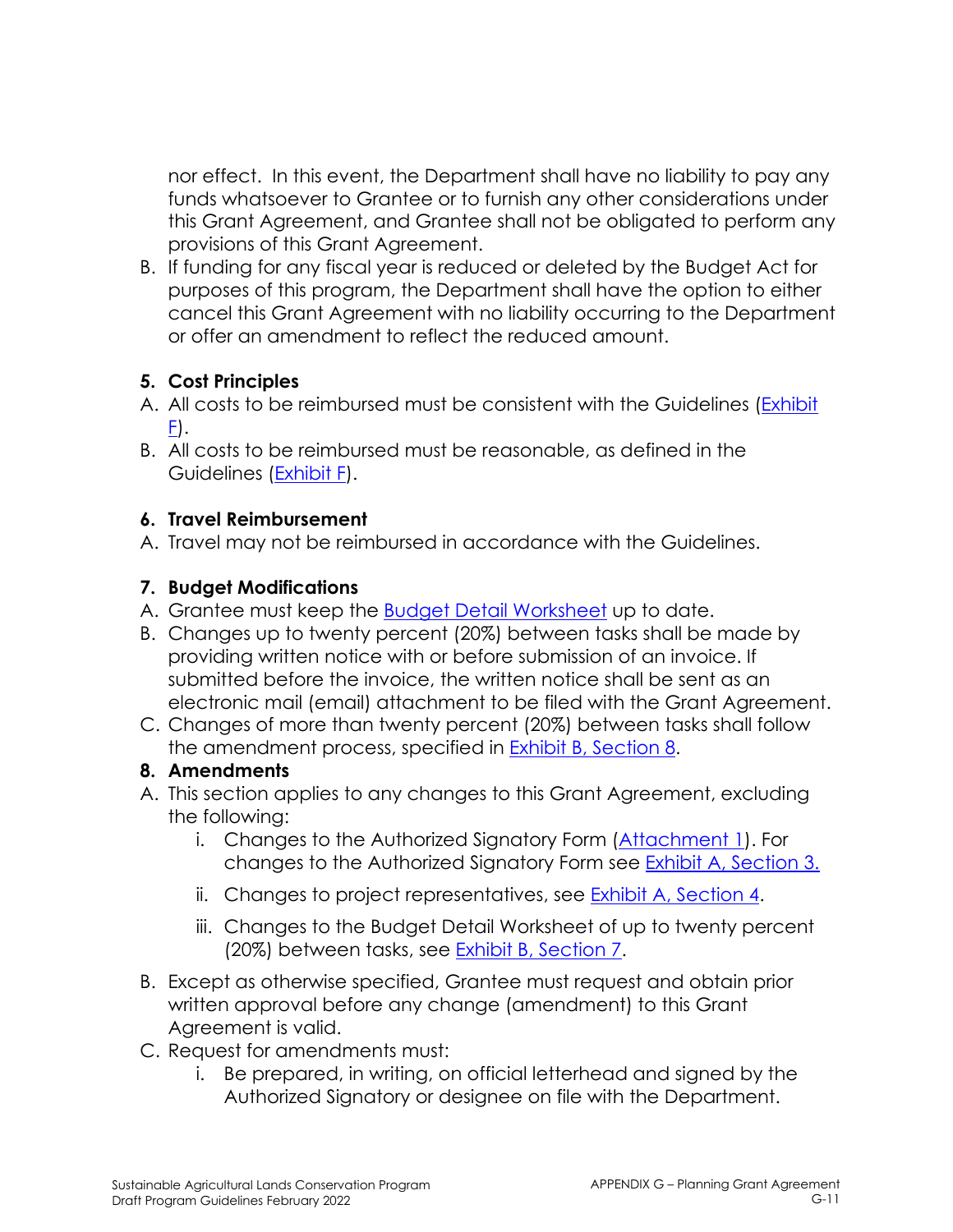- ii. Be submitted to the Grant Manager at least two (2) months prior to when the amendment is needed.
- iii. Include the Grant Agreement number, a detailed explanation of the proposed amendment, reason for the amendment, and the effect of not approving the request.
- iv. Include a copy of the document(s) requested for amendment that shows the requested changes.
- D. The Grant Manager will respond in writing within fifteen (15) working days from receipt of request to approve or deny the request for amendment, including the reason for the decision.
- E. The Grant Manager will process amendments within thirty (30) days of the approval date. The amendment will not be in effect until both parties have signed the Grant Agreement amendment.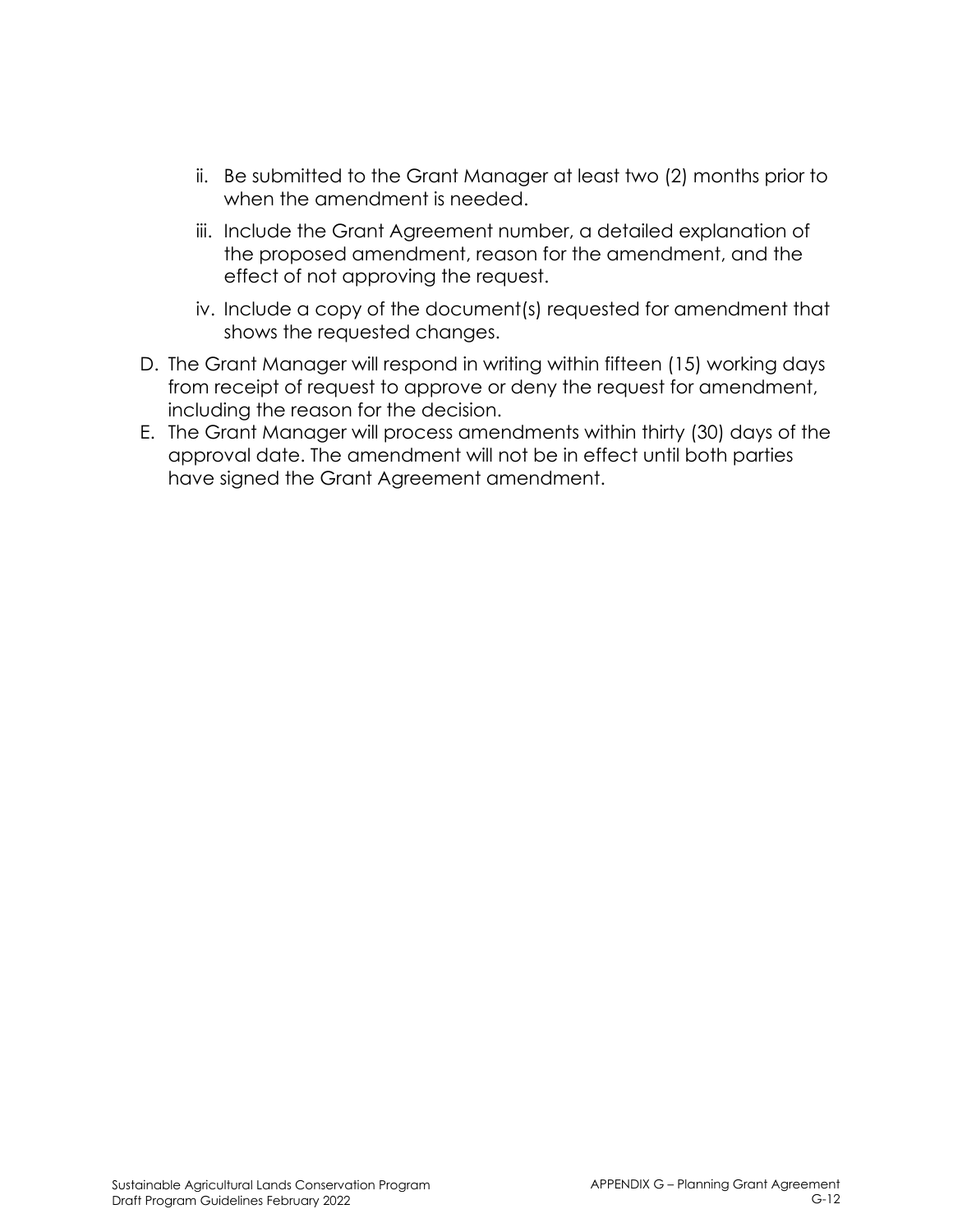### **Attachment 4, Budget Detail Worksheet**

[Budget detail worksheet submitted with the application, subject to any changes based on the award letter, will be inserted in the final grant agreement]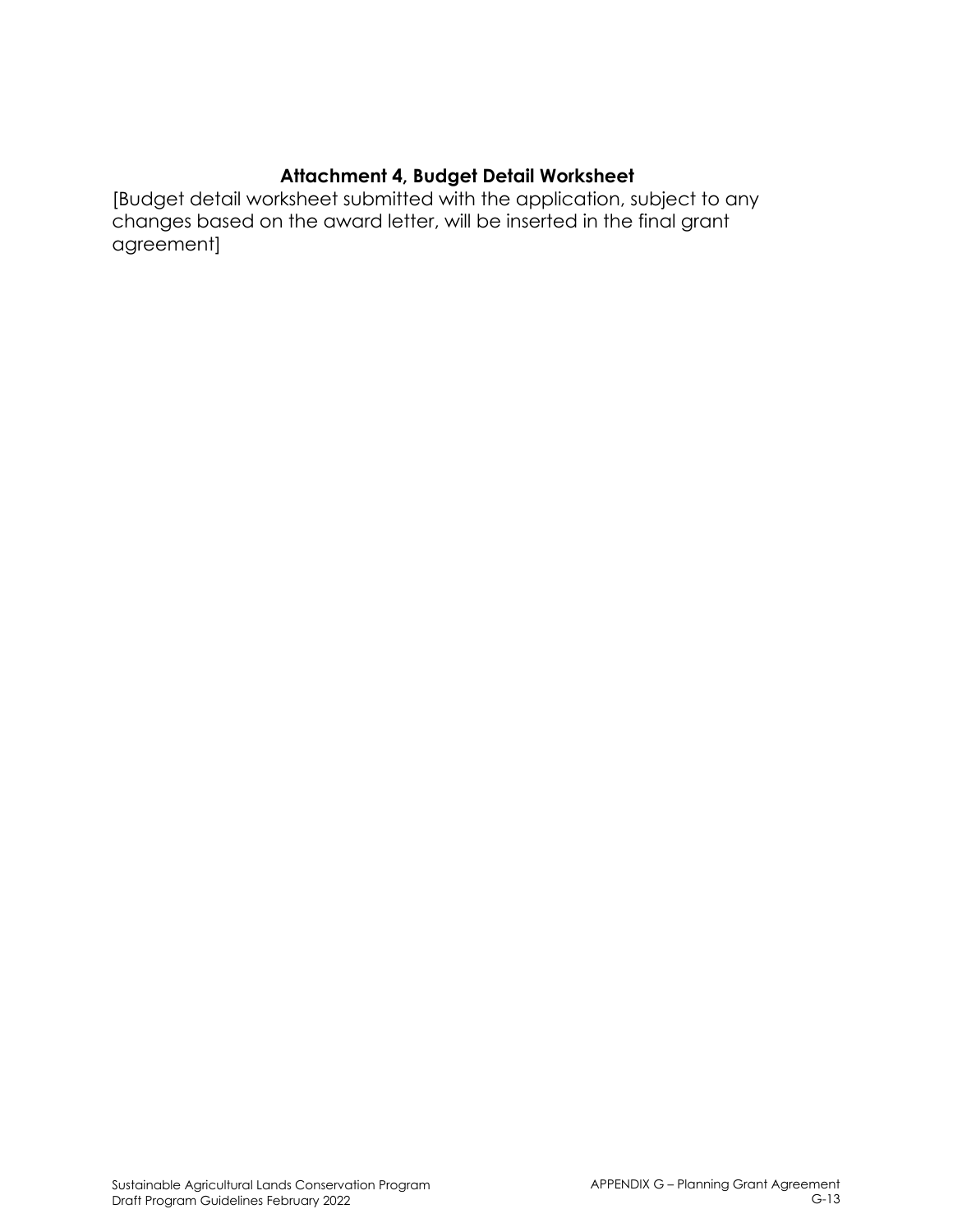### **Attachment 5, Invoice**

Department of Conservation **Department** of Conservation

Division of Land Resource Protection

Email required invoice documents to: Grant Manager

Invoice Number:

Grantee Name: Grant Number:

Project Name:

Invoice Period From: To:

| <b>Cost Category</b>   | Task #1 | Task #2 | Task #3 | Task #4 | <b>Total</b> |
|------------------------|---------|---------|---------|---------|--------------|
| Staff                  |         |         |         |         |              |
| <b>Current Total</b>   |         |         |         |         |              |
| Cumulative<br>Total    |         |         |         |         |              |
| <b>Allocated Total</b> |         |         |         |         |              |

| <b>Cost Category</b>               | <b>Total</b> |  |  |
|------------------------------------|--------------|--|--|
| Administration (not to exceed 20%) |              |  |  |
| Travel                             |              |  |  |
| Cumulative Total                   |              |  |  |
| Allocated Total                    |              |  |  |

| <b>Work Plan Task</b> | <b>Description of Work Completed</b> |
|-----------------------|--------------------------------------|
|-----------------------|--------------------------------------|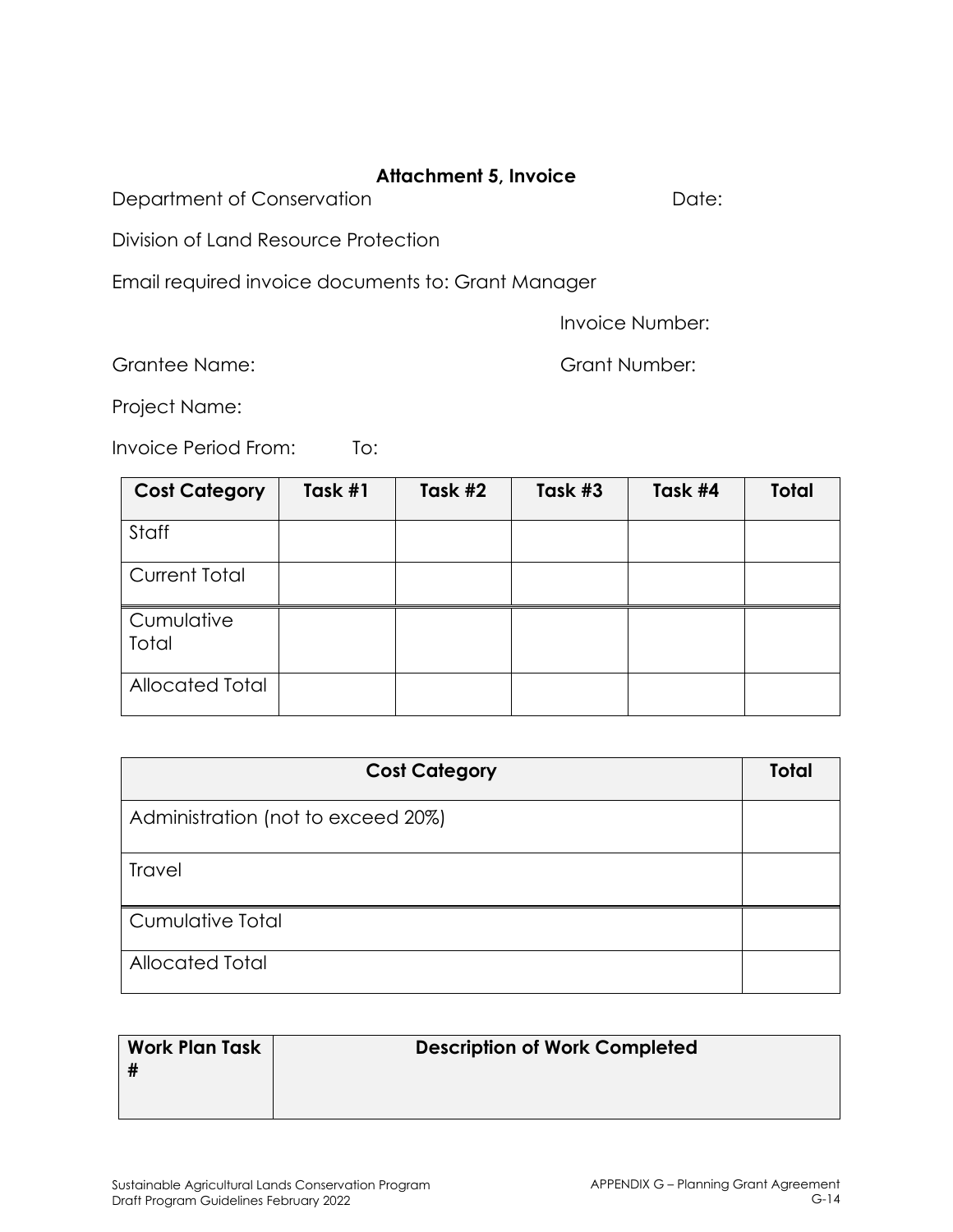| Please refer to specific deliverables in the Budget and Work<br>Plan. |
|-----------------------------------------------------------------------|
|                                                                       |
|                                                                       |
|                                                                       |
|                                                                       |

| <b>Status Update</b>       |                                |                        |                                                |
|----------------------------|--------------------------------|------------------------|------------------------------------------------|
| <b>Work Plan</b><br>Task # | On<br><b>Schedule</b><br>(Y/N) | Within Budget<br>(Y/N) | <b>Corrective Plan or Action, if</b><br>needed |
|                            |                                |                        |                                                |
|                            |                                |                        |                                                |
|                            |                                |                        |                                                |

**CERTIFICATION**: By my signature below, I certify that I have full authority to execute this payment request on behalf of Grantee. I declare under penalty of perjury, under the laws of the State of California, that this invoice for reimbursement, and any accompanying supporting documents, are true and correct to the best of my knowledge, an all disbursements have been made for the purposes and conditions as outlined in the Grant Agreement.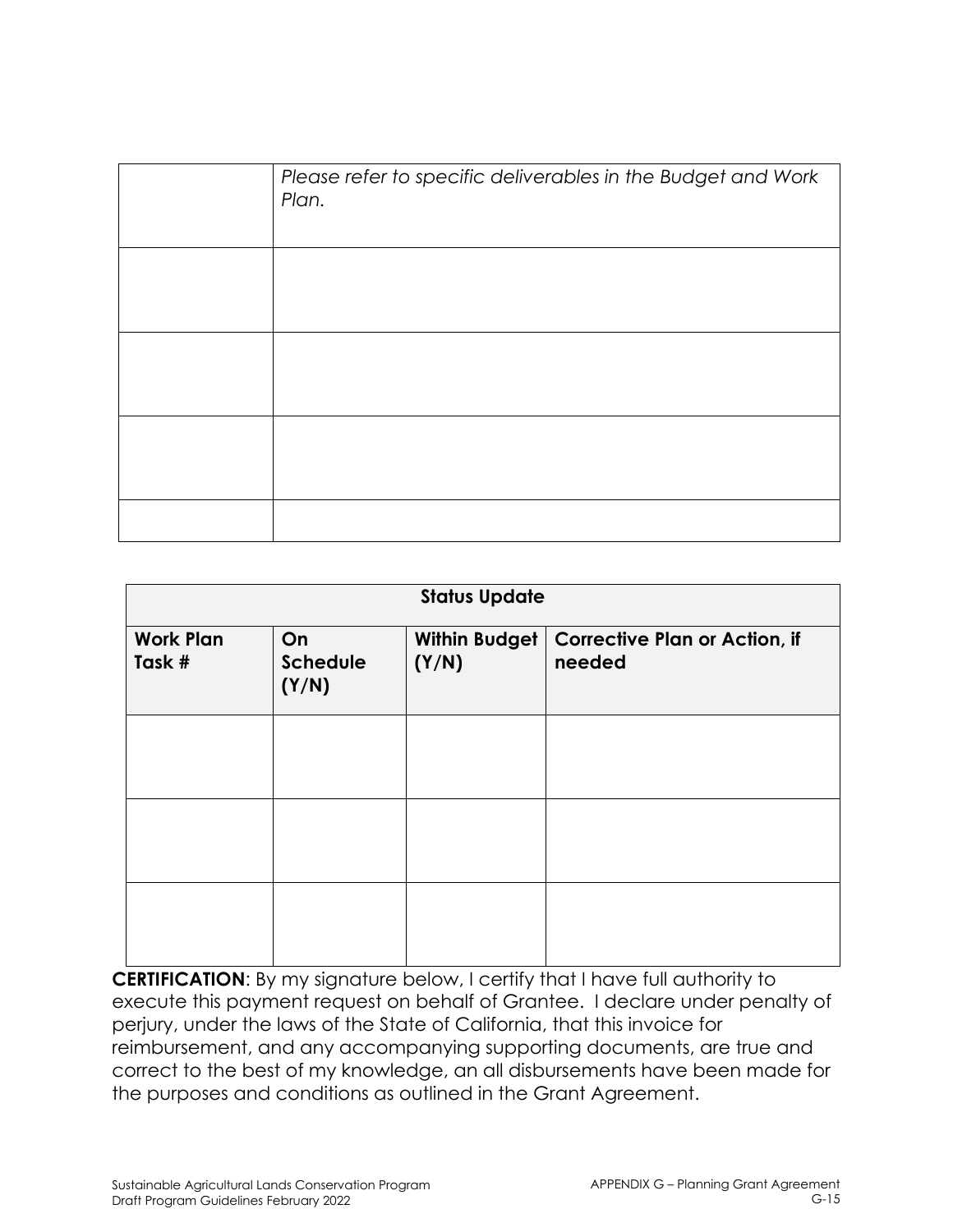Name:

| <b>Print Name:</b> | Print Title: |       |
|--------------------|--------------|-------|
| Signature:         |              | Date: |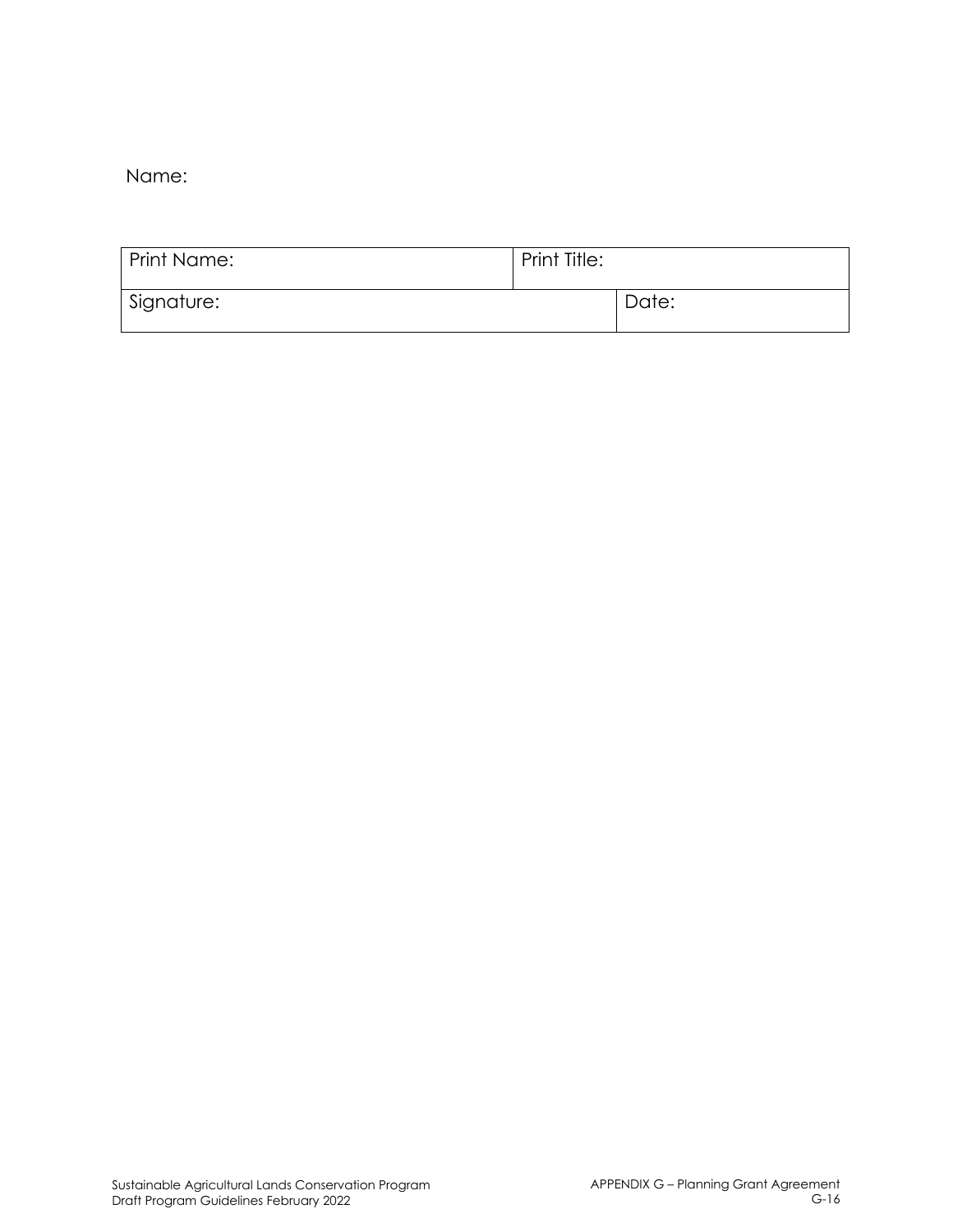|                                                                                                                           | <b>INVOICE DATE</b>                                       |  |  |
|---------------------------------------------------------------------------------------------------------------------------|-----------------------------------------------------------|--|--|
| <b>GRANTEE</b><br><b>ADDRESS</b>                                                                                          | <b>INVOICE NUMBER</b>                                     |  |  |
|                                                                                                                           | <b>INVOICE AMOUNT</b>                                     |  |  |
|                                                                                                                           | s<br>DATE INVOICE RECEIVED                                |  |  |
|                                                                                                                           | <b>GRANT AGREEMENT NUMBER</b>                             |  |  |
| The invoice referenced above is disputed for the following reasons:                                                       |                                                           |  |  |
| Request reimbursement for expenses not in the Budget Detail                                                               | Invoiced for indirect cost reimbursement                  |  |  |
| Invoiced for incidental costs or travel costs outside of CA                                                               | Work performed prior to the Grant start or end date       |  |  |
| Insufficient evidence of progress made or task completion                                                                 | Invoice submitted without using required templates        |  |  |
| Insufficient supporting document for reimbursement                                                                        | Progress Report or Final Report not included with invoice |  |  |
| Invoice not submitted by 5:00 p.m. on the required due date                                                               | Request reimbursement through another funding source      |  |  |
| Other not listed above:                                                                                                   |                                                           |  |  |
| Comments:                                                                                                                 |                                                           |  |  |
| THIS NOTIFICATION IS A FOLLOW UP TO A PHONE CONVERSATION WITH THE GRANTEE OR DESIGNEE WHOSE NAME APPEARS<br><b>BELOW.</b> |                                                           |  |  |
| <b>NAME</b>                                                                                                               | DATE OF CONVERSATION                                      |  |  |
| IF YOU HAVE ANY QUESTIONS REGARDING THIS DISPUTE, CONTACT:                                                                |                                                           |  |  |
| <b>NAME</b>                                                                                                               | TELEPHONE NUMBER (include Area Code)                      |  |  |
|                                                                                                                           | <b>STATE OF CALIFORNIA USE ONLY</b>                       |  |  |

#### **Attachment 6, Invoice Dispute Notification**

RETURN A COPY OF THIS NOTIFICATOIN WITH THE **INITIALS** DATE DISPUTE RESOLVED **CORRECTED INVOICE TO: RESOLUTION**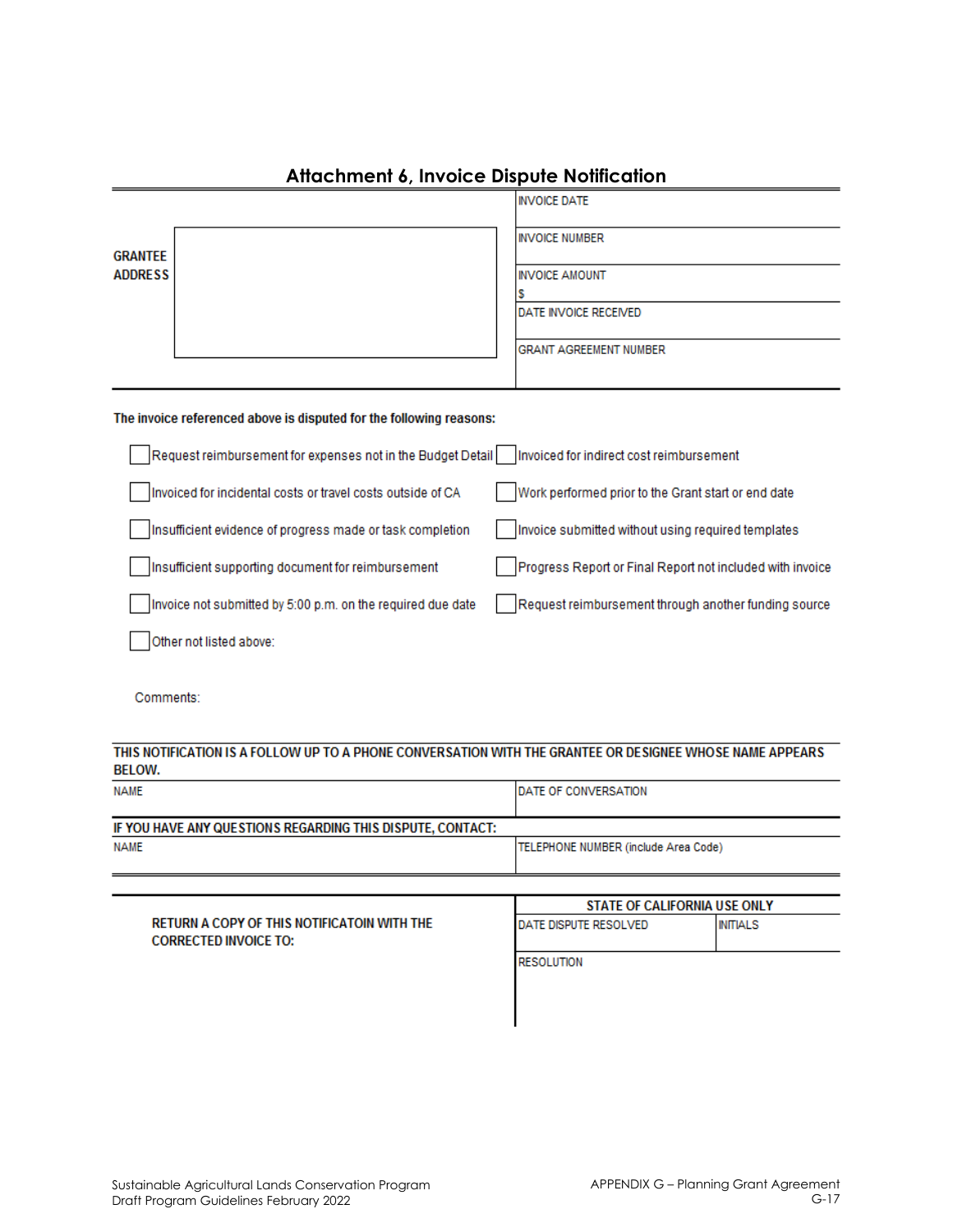## **Exhibit C, General Terms and Conditions**

## **1. Approval**

This Grant Agreement is of no force or effect until signed by both parties. Grantee may not commence performance until such approval has been obtained.

## **2. Amendment**

No change to this Grant Agreement shall be valid unless made in accordance with Exhibit A, Section 3 or 4, or Exhibit B, Section 7. No oral understanding or change not incorporated in this Grant Agreement is binding on any of the parties.

## **3. Assignment**

This Grant Agreement is not assignable by Grantee, either in whole or in part, without the consent of the Department in the form of an amendment.

## **4. Records Retention**

- A. Grantee shall establish an official file containing adequate documentation of all actions taken with respect to the Project, including copies of the Grant Agreement, changes, amendments, letters, email correspondence, financial records, and required reports for a minimum of four (4) years following the final payment of funds or until completion of any action and resolution of all issues which may arise as a result of an audit, whichever is later.
- B. Grantee shall adequately protect all records, physical and electronic, from loss, damage, or destruction during the four (4) year retention period.
- **5. Audit**
- A. Grant funded projects are subject to audit by the State of California during the grant term and for up to four years following the termination of the grant agreement. Grantee agrees that the Department, Department of Finance, Bureau of State Audits, or their designated representative shall have the right to review and to copy any records and supporting documentation pertaining to the performance of this Grant Agreement. The audit may consist of examining and auditing pertinent books, documents, papers, and records including financial transactions and supporting documents, general accounting systems, internal controls, management practices, policies, and procedures pertaining to the performance of this Grant Agreement.
- B. At any time, the Department, Department of Finance, Bureau of State Audits, or their designated representative may request to review Grantee's records to ensure proper grant management. Grantee shall be given advance notice when the grant-funded Project is selected for an audit or review by the Department, Department of Finance, Bureau of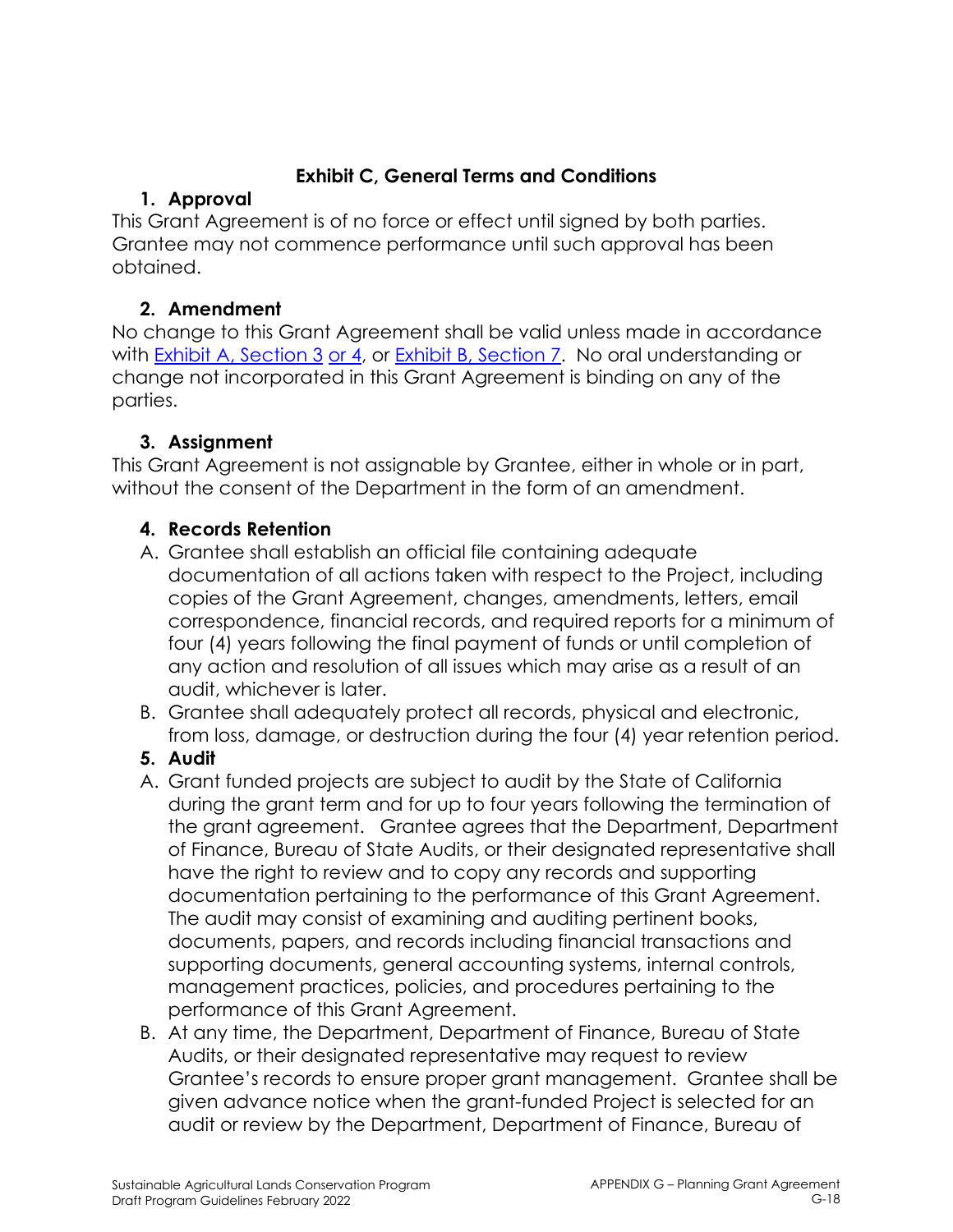State Audits, or their designated representative. Grantee agrees to allow the auditor(s) access to such records during normal business hours, excluding State of California holidays, and to allow interviews of any employees who might reasonably have information related to such records. Further, Grantee agrees to include a similar right of the Department to audit records and interview staff in any subcontract related to performance of this Grant Agreement in accordance with Government Code section 8546.7. Grantee shall comply with the above and be aware of the penalties for violations of fraud and for obstruction of investigation as set forth in Public Contract Code section 10115.10.

#### **6. Indemnification**

Grantee agrees to indemnify, defend, and hold harmless the State of California, its officers, agents, and employees from any and all claims and losses accruing or resulting to any and all Grantees, partners, subcontractors, suppliers, laborers, and any other person, firm, or corporation furnishing or supplying work services, materials, or supplies in connection with the performance of this Grant Agreement, and from any and all claims and losses accruing or resulting to any person, firm, or corporation who may be injured or damaged by Grantee in the performance of this Grant Agreement.

#### **7. Disputes**

Grantee shall continue with the responsibilities under this Grant Agreement during any dispute.

#### **8. Independent Grantee**

Grantee, and the agents and employees of Grantee, in the performance of this Grant Agreement, shall act in an independent capacity and not as officers, employees, or agents of the Department.

### **9. Non-Discrimination Clause**

During the performance of this Grant Agreement, Grantee and its subcontractors shall not unlawfully discriminate, harass, or allow harassment against any employee or applicant for employment because of race, color, ancestry, national origin, religion, creed, age (over 40), mental disability, physical disability, sex, gender (including pregnancy, childbirth, breastfeeding, or related medical conditions), sexual orientation, gender identity, gender expression, medical condition, genetic information, marital status, and military and veteran status. Grantee and subcontractors shall ensure that the evaluation and treatment of their employees and applicants for employment are free from such discrimination and harassment. Grantee and subcontractors shall comply with the provisions of the Fair Employment and Housing Act (Gov. Code §12990 (a-f) et seq.) and the applicable regulations promulgated thereunder (California Code of Regulations, Title 2, Section 7285 et seq.). The applicable regulations of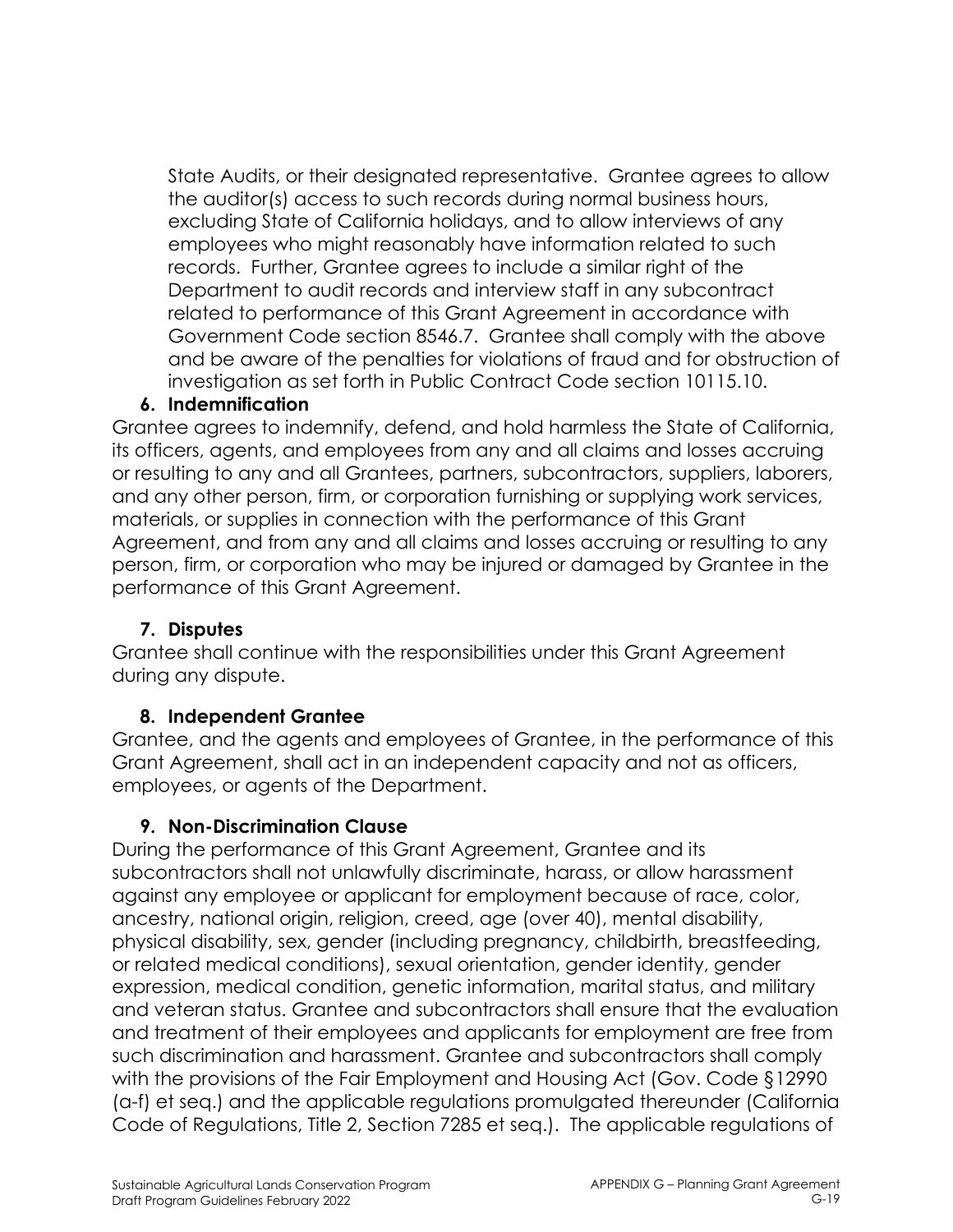the Fair Employment and Housing Commission implementing Government Code Section 12990 (a-f), set forth in Chapter 5 of Division 4 of Title 2 of the California Code of Regulations, are incorporated into this Grant Agreement by reference and made a part hereof as if set forth in full. Grantee and its subcontractors shall give written notice of their obligations under this clause to labor organizations with which they have a collective bargaining or other Grant Agreement.

Grantee shall include the nondiscrimination and compliance provisions of this clause in all subcontracts to perform work under this Grant Agreement.

#### **10.Timeliness**

Time is of the essence in this Grant Agreement. The Department and Grantee will work collaboratively to ensure this Grant Agreement is administered in a timely fashion.

### **11.Governing Law**

This Grant Agreement is governed by and shall be interpreted in accordance with the laws of the State of California.

### **12.Unenforceable Provision**

If any provision of this Grant Agreement is unenforceable or held to be unenforceable, then the parties agree that all other provisions of this Grant Agreement have force and effect and shall not be affected thereby.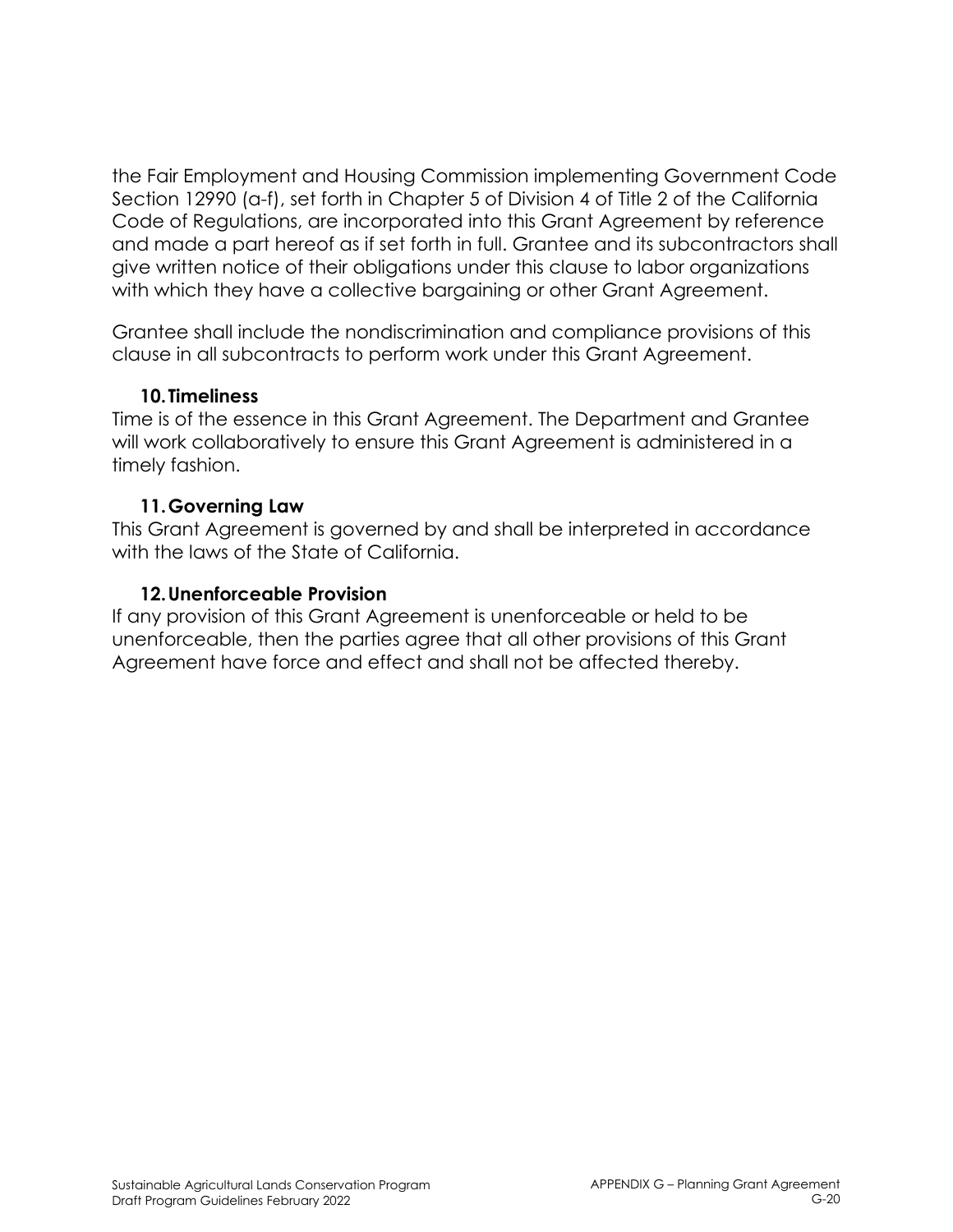#### **Exhibit D, Special Terms and Conditions 1. Compliance with Laws and Regulations**

By signing this Grant Agreement, Grantee certifies that it shall comply fully with all applicable federal, state, and local laws, ordinances, regulations, and permits and shall secure any new permits required by authorities having jurisdiction over the Project(s) and maintain all presently required permits. Grantee shall ensure that any applicable requirements of the California Environmental Quality Act are met in order to carry out the terms of this Grant Agreement.

### **2. Subcontractors**

The Department's contractual relationship is with Grantee, and not any of its subcontractors. Grantee is entitled to make use of its own staff and subcontractors, as identified in the Budget Detail Worksheet (Attachment 4), and will comply with its own competitive bidding and sole sourcing requirements for subcontracts that arise out of or in connection with this Grant Agreement. Grantee shall manage, monitor, and accept responsibility for the performance of its own staff and subcontractors, and will conduct Project activities and services consistent with professional standards for the industry and type of work being performed under this Grant Agreement.

Nothing contained in this Grant Agreement or otherwise, shall create any contractual relation between the Department and any subcontractors, and no subcontract shall relieve Grantee of its responsibilities and obligations hereunder. Grantee agrees to be as fully responsible to the Department for the acts and omissions of its subcontractors and of persons either directly or indirectly employed by any of them as it is for the acts and omissions of persons directly employed by Grantee. Grantee's obligation to pay its subcontractors is an independent obligation from the Department's obligation to make payments to Grantee. As a result, the Department shall have no obligation to pay or to enforce the payment of any moneys to any subcontractor.

## **3. No Third-Party Beneficiaries**

This Grant Agreement is not intended for the benefit of any person or entity other than the parties, and no one other than the parties themselves may enforce any of the rights or obligations created by this Grant Agreement.

### **4. Project Monitoring and Oversight**

Project monitoring and oversight is essential to ensure the Project stays within scope and is completed on schedule and within budget in accordance with this Grant Agreement.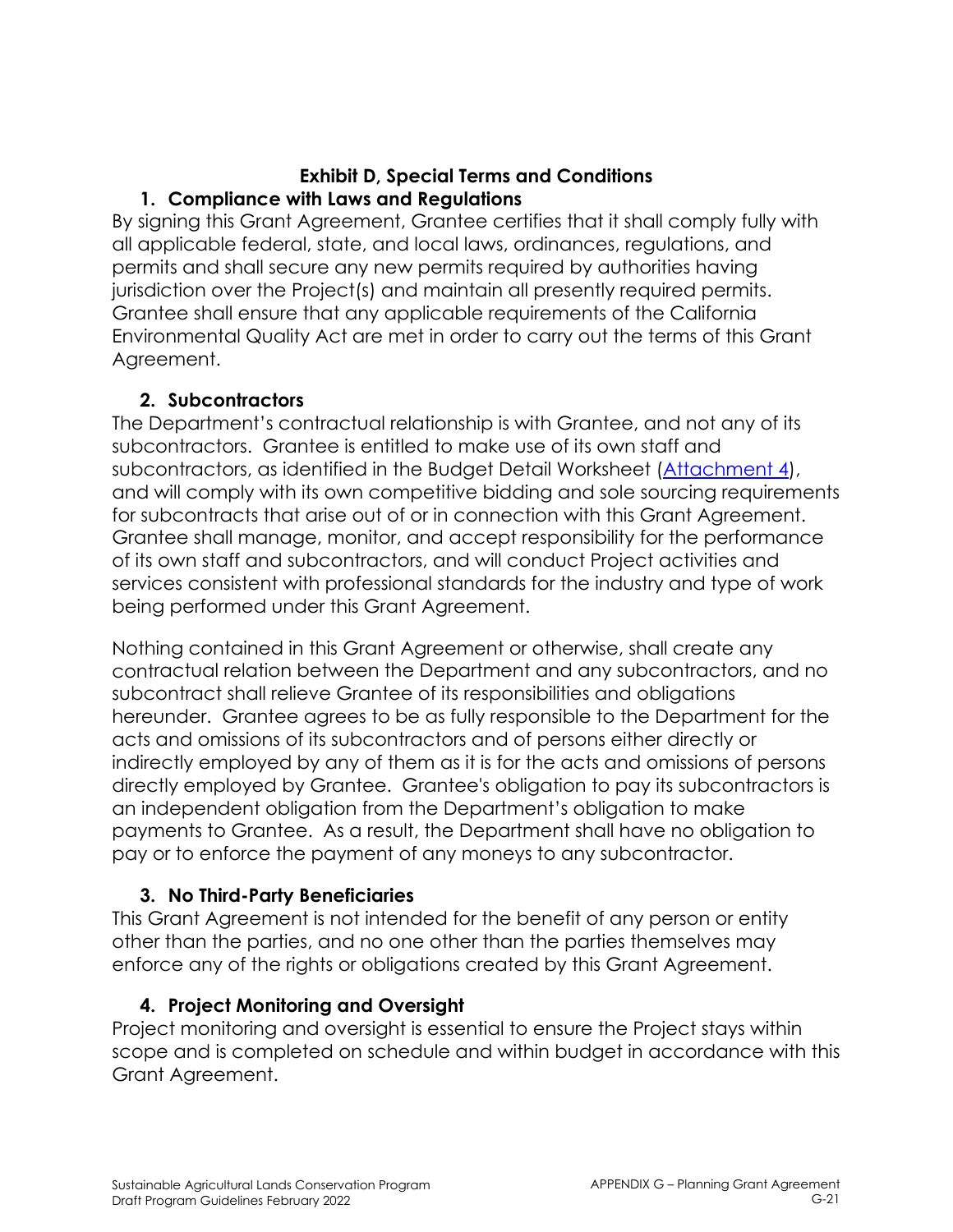### **5. Dispute Resolution**

- A. Invoice Disputes
	- i. In the event of an invoice dispute, the Grant Manager will notify Grantee by phone and follow up in writing using the Invoice Dispute Notification Template (Attachment 6) within ten (10) working days of receipt of the disputed invoice.
	- ii. During the dispute, both parties shall deal in good faith to resolve the dispute. Grantee shall continue to meet its responsibilities and obligations under the terms of this Grant Agreement.
	- iii. If Grantee contests the decision made by the Grant Manager, Grantee shall submit a written "Notice of Dispute" on official letterhead, according to Subsection C below.
- B. General Disputes
- i. In the event of a dispute unrelated to the dispute of an invoice, Grantee shall first attempt to resolve the dispute with the Grant Manager.
	- ii. Both parties shall deal in good faith and attempt to resolve the dispute informally.
	- iii. Grantee shall continue to meet its responsibilities and obligations under the terms of this Grant Agreement during a dispute.
	- iv. If Grantee contests the decision made by the Grant Manager, Grantee shall submit a written "Notice of Dispute" on official letterhead, according to Subsection C below.
- C. Contesting a Dispute Decision
- i. If Grantee contests a decision made by the Grant Manager, Grantee may submit a written "Notice of Dispute" on official letterhead. The "Notice of Dispute" shall include:
	- The Grant Agreement number
	- A complete description of the basis for the dispute
	- Legal authority or pertinent facts, supporting arguments and documentation
	- Action requested for resolution

The "Notice of Dispute" shall be sent to:

Department of Conservation Division of Land Resource Protection Attn: Division Director 801 K Street, 14th Floor, MS 14-15 Sacramento, CA 95814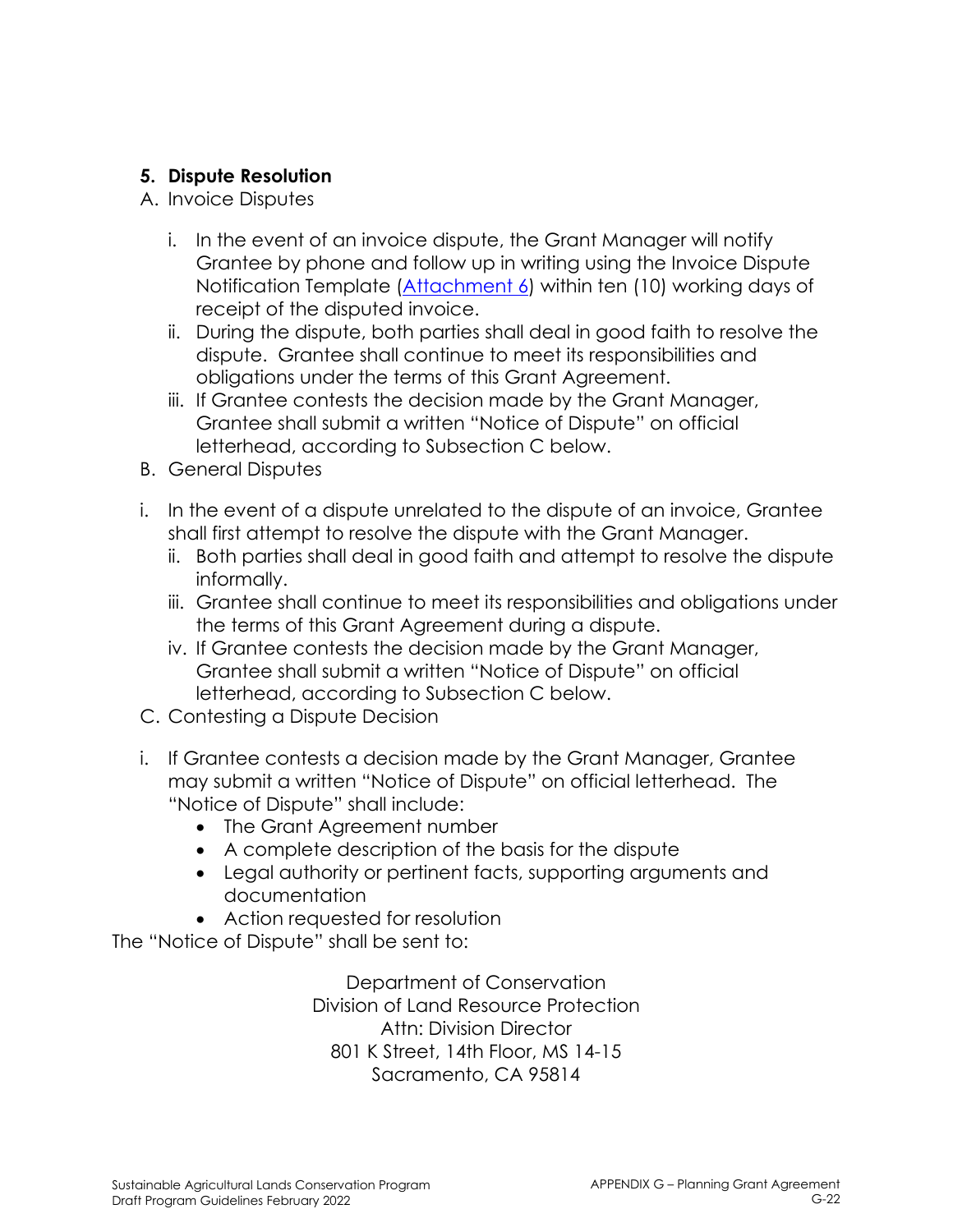- ii. Within 30 days after receipt of the "Notice of Dispute," the Division Director shall review the dispute and submit a written decision to Grantee, which shall include:
	- The decision made
	- An explanation for the decision
	- Whether the decision shall be conclusive and binding or can be appealed and the steps to take to appeal the decision

### **6. Termination**

- A. Completion of Project. This Grant Agreement shall terminate upon completion of the project and payment of the last invoice.
- B. Early Termination. Either Party may terminate this Grant Agreement upon thirty (30) days advance written notice by certified mail to the other Party. The notice shall specify the reason for early termination and may permit Grantee or Department to rectify any deficiency(ies) prior to the early termination date.

## **7. Waiver of Rights**

- A. Grantee waives any and all rights to any type of express or implied indemnity or right of contribution from the Department, its officers, agents, or employees for any liability arising from, growing out of, or in any way connected with this Grant Agreement.
- B. Grantee waives all claims and recourses against the Department, including the right to contribution for loss or damage to persons or property arising from, growing out of, or in any way connected with or incident to this Grant Agreement, except claims arising from the gross negligence of the Department, its officers, agents, and employees.
- C. None of the provisions of this Grant Agreement shall be deemed waived unless expressly waived in writing.

### **8. Insurance Requirements**

- A. Grantee that is a governmental organization may provide evidence of self-insurance to satisfy this requirement.
- B. If Grantee is not a governmental organization or is a governmental organization that is unable to provide evidence of self-insurance, then it shall obtain and keep in force for the term of this Agreement the following insurance policies that cover any acts or omissions of Grantee, its subcontractors, or its employees engaged in the provision of service specified in this Agreement:
- i. Workers' Compensation Insurance in an amount of not less than \$1,000,000 in accordance with the statutory requirement of the State of California (California Labor Code § 3700 et seq.).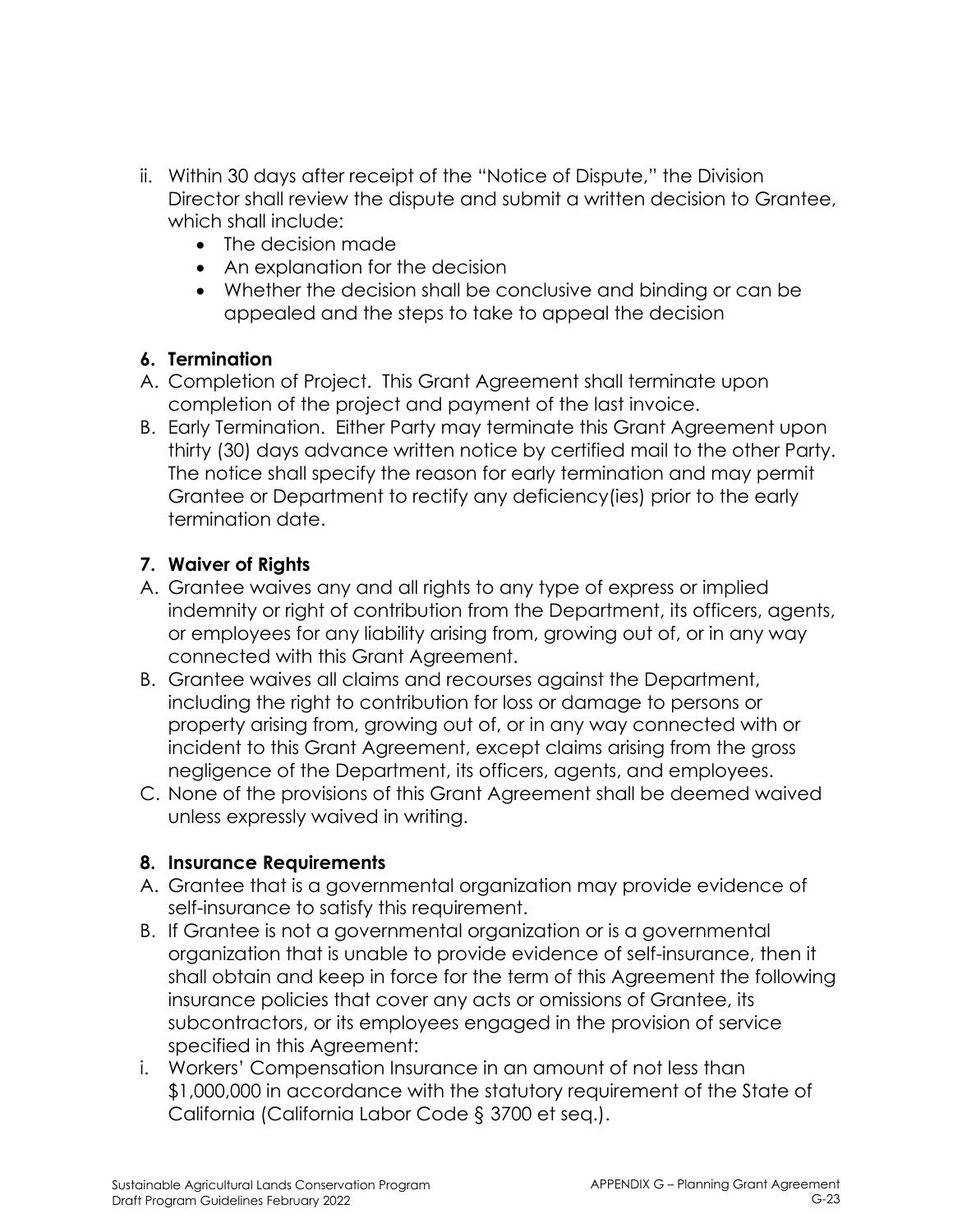- ii. Commercial general liability insurance in an amount of not less than \$1,000,000 per occurrence for bodily injury and property damage combined.
- iii. Motor vehicle liability insurance in an amount not less than \$1,000,000 per accident for bodily injury and property damage combined. Such insurance shall cover liability arising out of any motor vehicle including owned or hired, and non-owned motor vehicles.
- C. The State of California, its officers, agents, and employees are included as additional insured, but only with respect to work performed for the State of California under this Grant Agreement. The additional insured endorsement must accompany the certificate of insurance.
- D. Grantee shall submit proof of insurance documents referencing this Grant Agreement number to the Department electronically within thirty (30) days of signing this Grant Agreement.
- E. Grantee shall notify Department in writing within five (5) working days of any cancellation, non-renewal, or material change that affects required insurance coverage.
- F. Grantee shall submit proof of new or updated policy based on insurance requirements within thirty (30) days of policy cancellation or substantial policy change. Failure to provide proof of insurance may result in termination of this Grant Agreement.

### **9. Stop Work**

If it is determined, at the sole discretion of the Department, that Grantee is not meeting the terms and conditions of this Grant Agreement, immediately upon receiving a written notice through certified mail from the Department to stop work, Grantee shall cease all work under this Grant Agreement. The Department has the sole discretion to determine that Grantee meets the terms and conditions after a stop work order, and to send through certified mail a written notice to Grantee to resume work under this Grant Agreement.

## **10.Publicity**

Grantee agrees that it will acknowledge the Department's support whenever activities or projects funded, in whole or in part, by this Grant Agreement are publicized in any news media, brochures, articles, seminars, websites, or other type of promotional material.

Grantee shall also include in any publication resulting from work performed under this grant an acknowledgment substantially as follows:

"The work upon which this publication is based was funded in whole or in part through a grant awarded by the California Department of Conservation."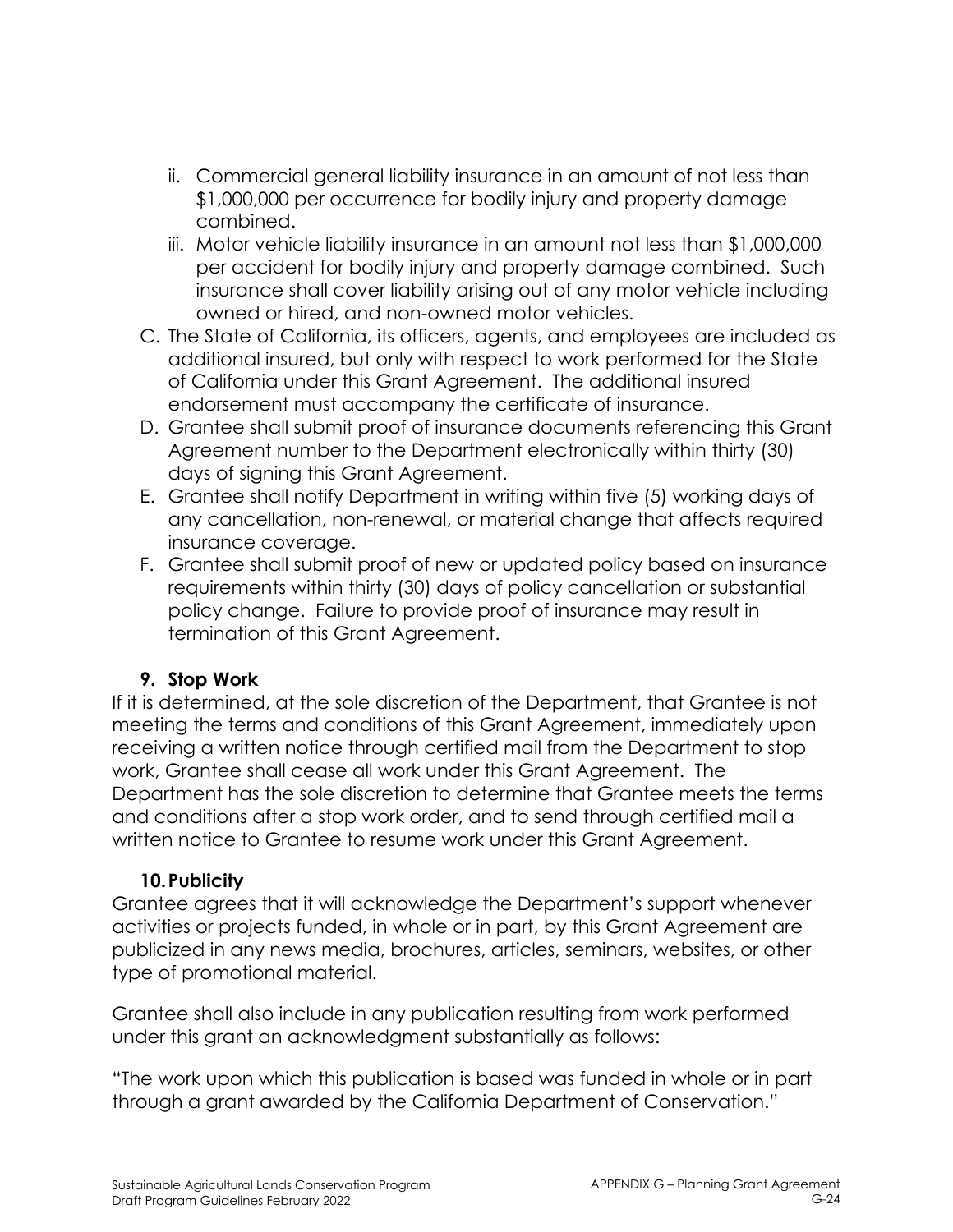Media: Grantee is required to identify a point of contact for all press inquiries and communications needs related to the Project and provide the name, phone number, and email address of this individual to the Department. All press releases must be approved by the Department prior to distribution, and the Department must be alerted and invited to participate in all press conferences related to the grant.

Social Media: Grantee is encouraged to use social media to inform and share with the public activities under this Grant Agreement. Furthermore, the Department should be tagged on all posts related to activities under this Grant Agreement.

All publicity must comply with the Publicity and Confidentiality requirements set forth in the Guidelines (Exhibit F).

### **11.Drug-Free Workplace Certification**

In signing this Grant Agreement, Grantee certifies that it will comply with the requirements of the Drug-Free Workplace Act of 1990 and will provide a drugfree workplace by taking the following actions:

- A. Publish a statement notifying employees that unlawful manufacture, distribution, dispensation, possession, or use of a controlled substance is prohibited and specifying actions to be taken against employees for violations.
- B. Establish a Drug-Free Awareness Program to inform employees about:
	- i. The dangers of drug abuse in the workplace.
	- ii. The person's or organization's policy of maintaining a drug-free workplace.
	- iii. Any available counseling, rehabilitation, and employee assistance programs.
	- iv. Penalties that may be imposed upon employees for drug abuse violations.
- C. Every employee who works on this Grant Agreement will:
- i. Receive a copy of the organization's drug-free workplace policy statement.
	- ii. Agree to abide by the terms of the organization's statement as a condition of employment on this Grant Agreement.

Failure to comply with these requirements may result in suspension of payments under this Grant Agreement or termination of this Grant Agreement or both, and Grantee may be ineligible for award of any future State of California agreements if the Department determines that any of the following has occurred: Grantee has made false certification, or violated the certification by failing to carry out the requirements as noted above (Gov. Code §8350 et seq.).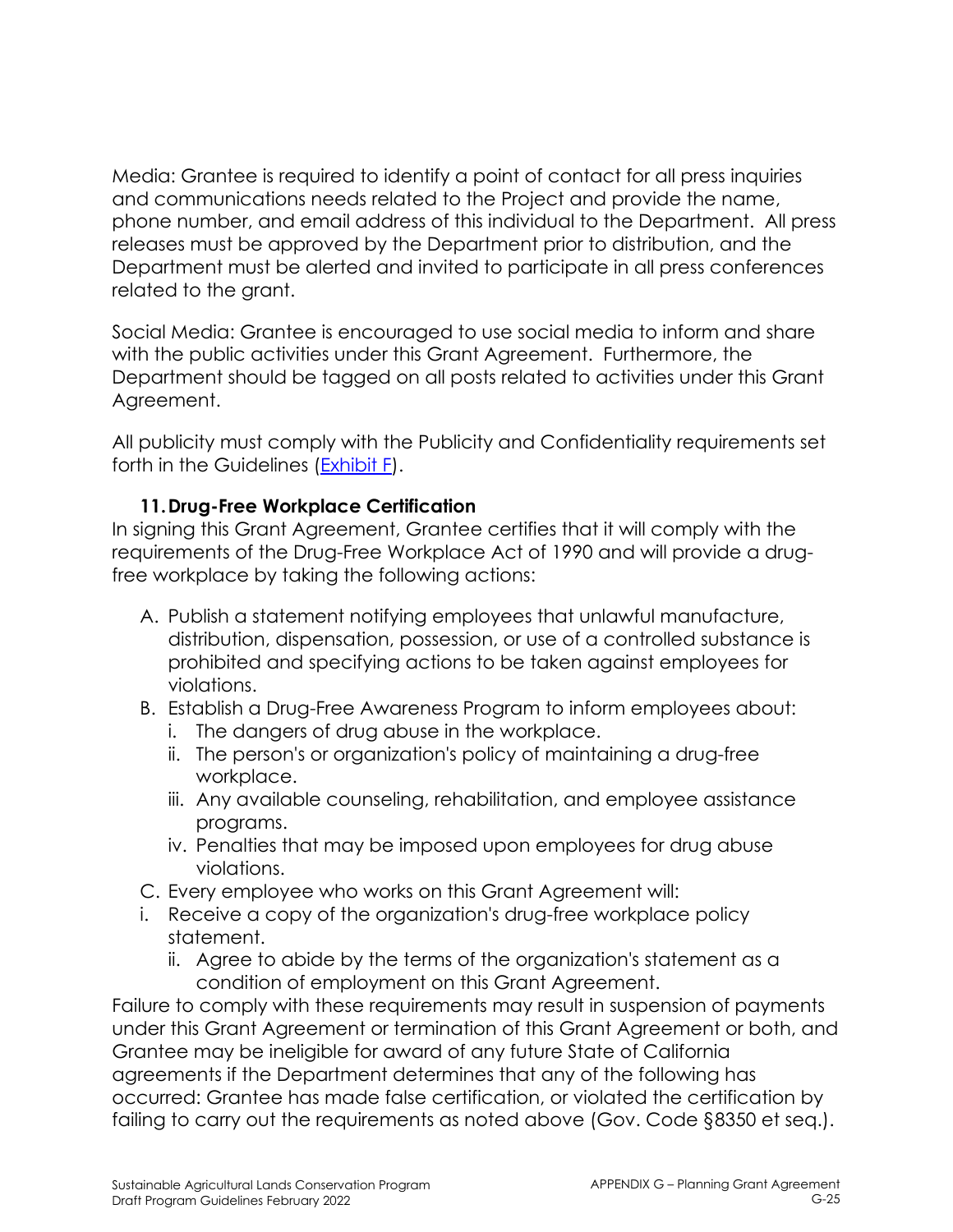#### **12.Americans with Disabilities Act**

Grantee assures the Department that it complies with the Americans with Disabilities Act (ADA) of 1990, which prohibits discrimination on the basis of disability, as well as all applicable regulations and guidelines issued pursuant to the ADA (42 U.S.C. 12101 et seq.).

#### **13.Air/Water Pollution Violation Certification**

Under State of California laws, Grantee shall not be: (1) in violation of any order or resolution not subject to review promulgated by the California Air Resources Board or an air pollution control district; (2) subject to cease and desist order not subject to review issued pursuant to Section 13301 of the Water Code for violation of waste discharge requirements or discharge prohibitions; or (3) finally determined to be in violation of provisions of federal law relating to air or water pollution.

### **14.Payee Data Record Form - STD 204**

This form must be completed by all Grantees that are not another state agency or other governmental entity.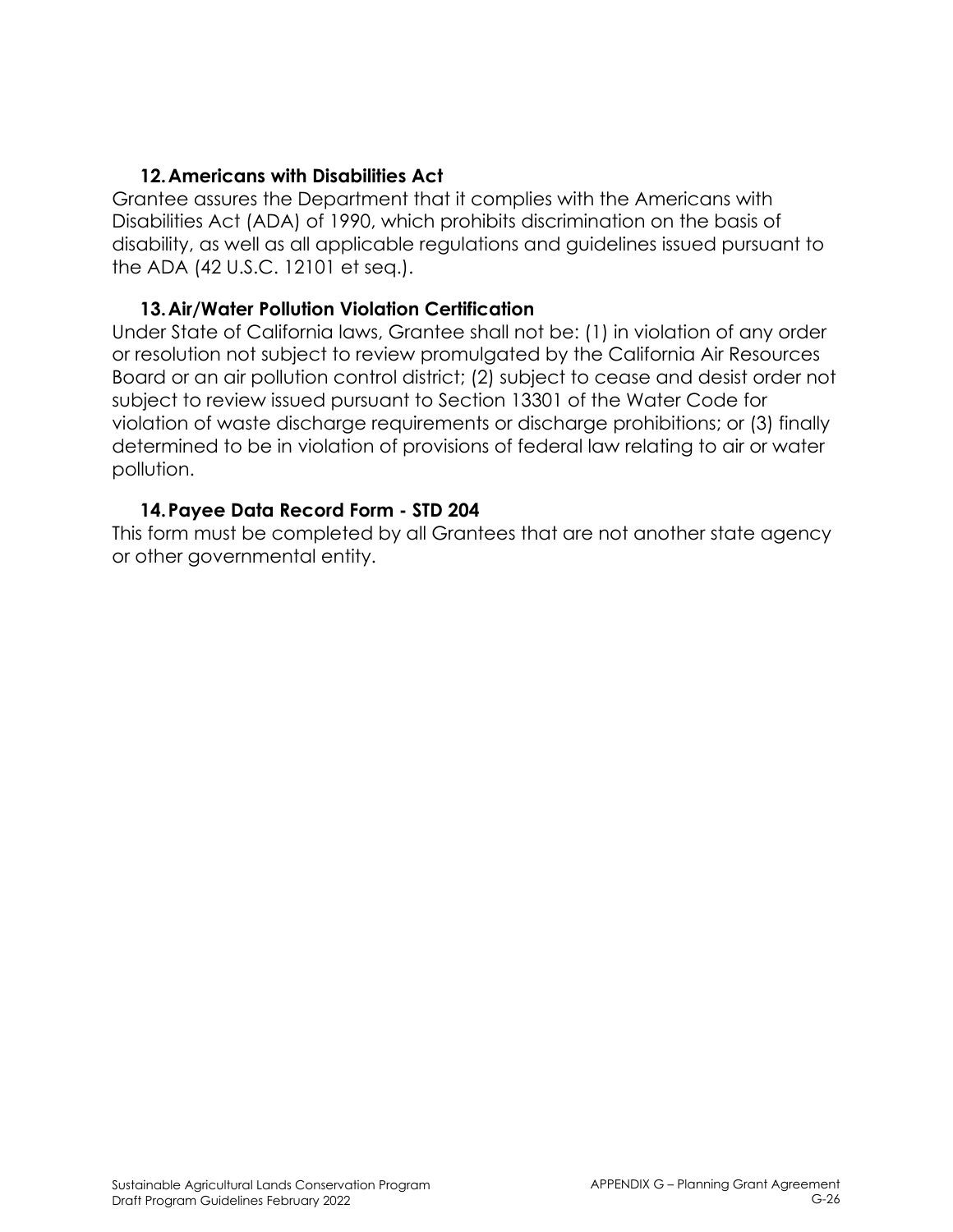### **Exhibit E, Award Letter**

[Insert award letter here.]